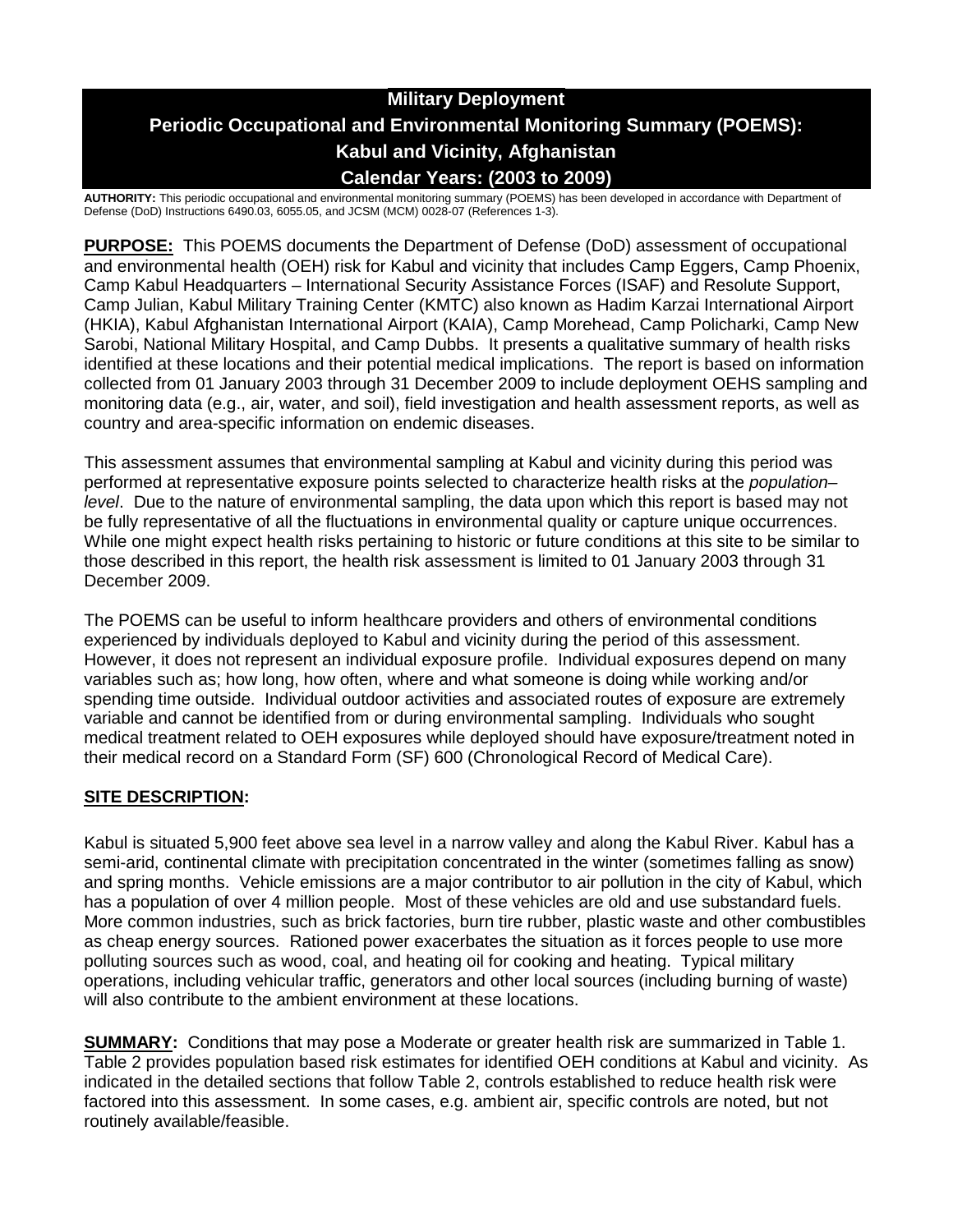## **Table 1: Summary of Occupational and Environmental Conditions with MODERATE or Greater Health Risk**

#### *Short-term health risks & medical implications:*

The following hazards may be associated with potential acute health effects in some personnel during deployment at Kabul and vicinity:

Inhalable coarse particulate matter less than 10 micrometers in diameter  $(PM_{10})$  from environmental dust and/or burning; food/waterborne diseases (e.g., bacterial diarrhea, hepatitis A, typhoid/paratyphoid fever, diarrhea-cholera, diarrheaprotozoal, brucellosis, hepatitis E); other endemic diseases (cutaneous leishmaniasis (acute), Crimean-Congo hemorrhagic fever, sandfly fever, scrub typhus (mite-borne), leptospirosis, Tuberculosis (TB), rabies, anthrax, Q fever); heat stress; and waste sites/waste disposal. For food/waterborne diseases (e.g., bacterial diarrhea, hepatitis A, typhoid/paratyphoid fever, diarrhea-cholera, diarrhea-protozoal, brucellosis, hepatitis E), if ingesting local food and water, the health effects can temporarily incapacitate personnel (diarrhea) or result in prolonged illness (hepatitis A, typhoid/paratyphoid fever, brucellosis, hepatitis E). Risks from food/waterborne diseases may have been reduced with preventive medicine controls and mitigation, which includes hepatitis A and typhoid fever vaccinations and only drinking from approved water sources in accordance with standing CENTCOM policy. For other vector-borne endemic diseases (cutaneous leishmaniasis (acute), Crimean-Congo hemorrhagic fever, sandfly fever, scrub typhus (mite-borne), these diseases may constitute a significant risk due to exposure to biting vectors; risk reduced to 'Low' by proper wear of the treated uniform, application of repellent to exposed skin, bed net use, and appropriate chemoprophylaxis, as well as minimizing areas of standing water and other vector-breeding areas. For water contact diseases (leptospirosis) activities involving extensive contact with surface water increase risk. For respiratory diseases (TB), personnel in close-quarter conditions could have been at risk for person-toperson spread. Animal contact diseases (rabies, anthrax, Q fever), pose year-round risk. For heat stress, risk can be greater during months of April through November, and greater for susceptible persons including those older than 45, of low fitness level, unacclimatized, or with underlying medical conditions. Risks from heat stress may have been reduced with preventive medicine controls, work-rest cycles, proper hydration and nutrition, and mitigation. For waste sites/waste disposal, solid waste management issues included a lack of lids for trash cans in food preparation areas, and dumpsters being left open and/or not cleaned regularly; there was no information about how wastes were disposed of, such as by land filling or burning.

Air quality: For inhalable coarse particulate matter less than 10 micrometers in diameter ( $PM_{10}$ ), the  $PM_{10}$  overall short-term risk was 'Variable, Low to High' for Kabul and vicinity. For inhalable fine particulate matter less than 2.5 micrometers in diameter (PM2.5), the PM2.5 overall short-term risk was 'Variable, Low to Moderate for Kabul and vicinity. However, the entire Kabul and vicinity area is an arid and dust-prone desert environment, also subject to vehicle traffic. Consequently, exposures to  $PM_{10}$  and  $PM_{2.5}$  may vary, as conditions may vary, and may result in mild to more serious short-term health effects (e.g., eye, nose or throat and lung irritation) in some personnel while at this site, particularly exposures to high levels of dust such as during high winds or dust storms. For  $PM_{10}$  and  $PM_{2.5}$ , certain subgroups of the deployed forces (e.g., those with pre-existing asthma/cardio-pulmonary conditions) are at greatest risk of developing notable health effects. Although most short-term health effects from exposure to particulate matter should have resolved post-deployment, providers should be prepared to consider the relationship between deployment exposures and current complaints. Some individuals may have sought treatment for acute respiratory irritation during their time at Kabul and vicinity. Personnel who reported with symptoms or required treatment while at this site should have exposure and treatment noted in medical record (e.g., electronic medical record and/or on a Standard Form (SF) 600 (Chronological Record of Medical Care).

#### *Long-term health risks & medical implications:*

The following hazards may be associated with potential chronic health effects in some personnel during deployment at Kabul and vicinity:

For waste sites/waste disposal, solid waste management issues included a lack of lids for trash cans in food preparation areas, and dumpsters being left open and/or not cleaned regularly; there was no information about how wastes were disposed of, such as by landfilling or burning.

Air quality: For inhalable fine particulate matter less than 2.5 micrometers in diameter ( $PM_{2.5}$ ) from environmental dust, the overall long-term risk was 'Moderate' for Kabul and vicinity. Inhalable coarse particulate matter less than 10 micrometers in diameter ( $PM_{10}$ ) from environmental dust was not evaluated for long-term risk due to no available health quidelines. However, the entire Kabul and vicinity area is an arid and dust-prone desert environment, also subject to vehicle traffic, and conditions may have varied. For inhalational exposure to high levels of dust,  $PM_{10}$  and  $PM_{2.5}$ , such as during high winds or dust storms, and for exposure to burning, it is considered possible that some otherwise healthy personnel who were exposed for a long-term period to dust and particulate matter while at Kabul and vicinity could develop certain health conditions (e.g., reduced lung function, cardiopulmonary disease). Personnel with a history of asthma or cardiopulmonary disease could potentially be more likely to develop such chronic health conditions. While the dust and particulate matter exposures and exposures to burning are acknowledged, at this time there were no specific recommended, post-deployment medical surveillance evaluations or treatments. Providers should still consider overall individual health status (e.g., any underlying conditions/susceptibilities) and any potential unique individual exposures (such as burn pits/barrels, incinerators, occupational or specific personal dosimeter data) when assessing individual concerns.

> Page 2 of 26 Reviewed by CENTCOM (21 May 2015) Final Approval Date (13 October 2015)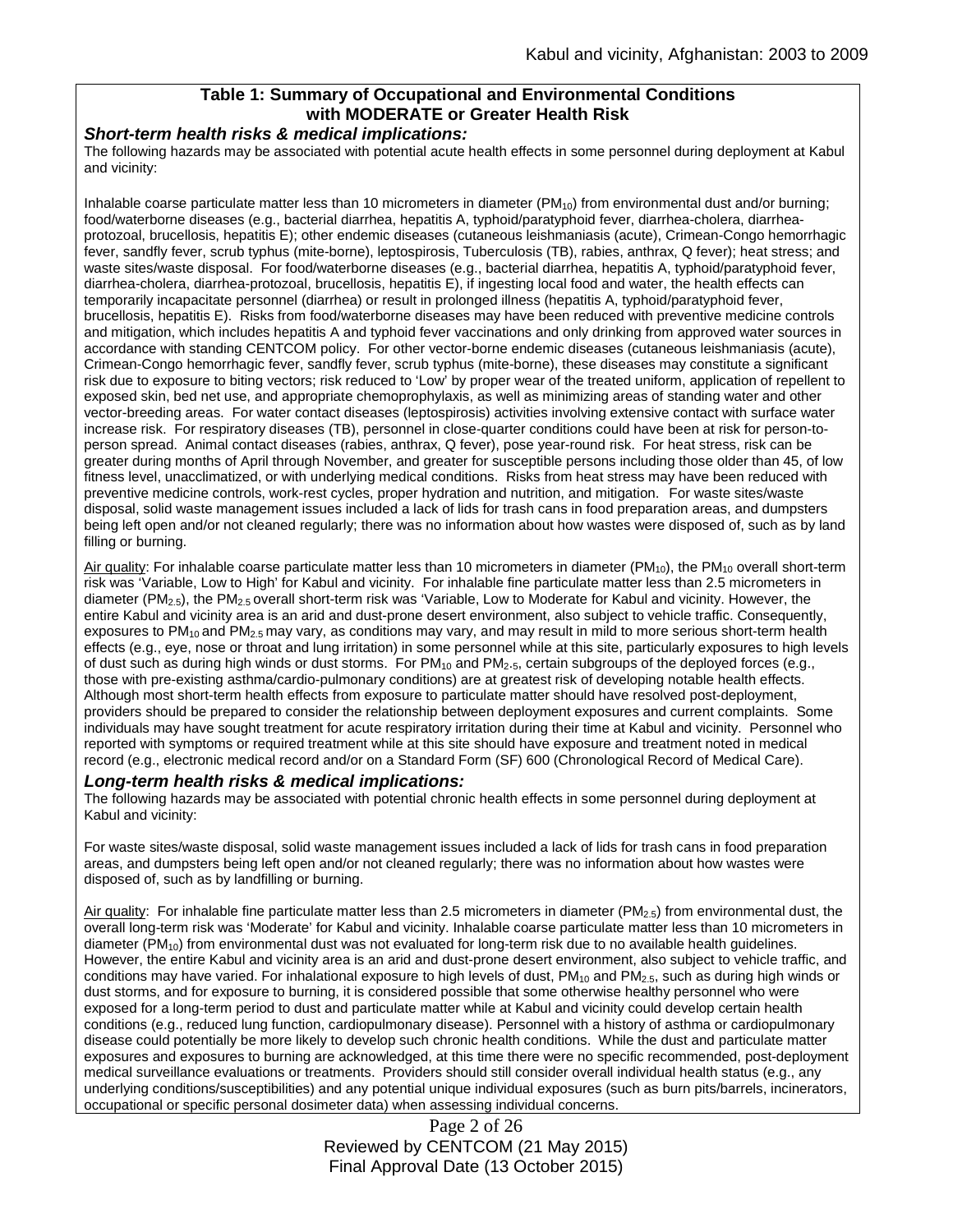#### *Long-term health risks & medical implications: continued*

Certain individuals may need to be followed/evaluated for specific occupational exposures/injuries (e.g., annual audiograms as part of the medical surveillance for those enrolled in the Hearing Conservation Program; and personnel covered by Respiratory Protection Program and/or Hazardous Waste/Emergency Responders Medical Surveillance).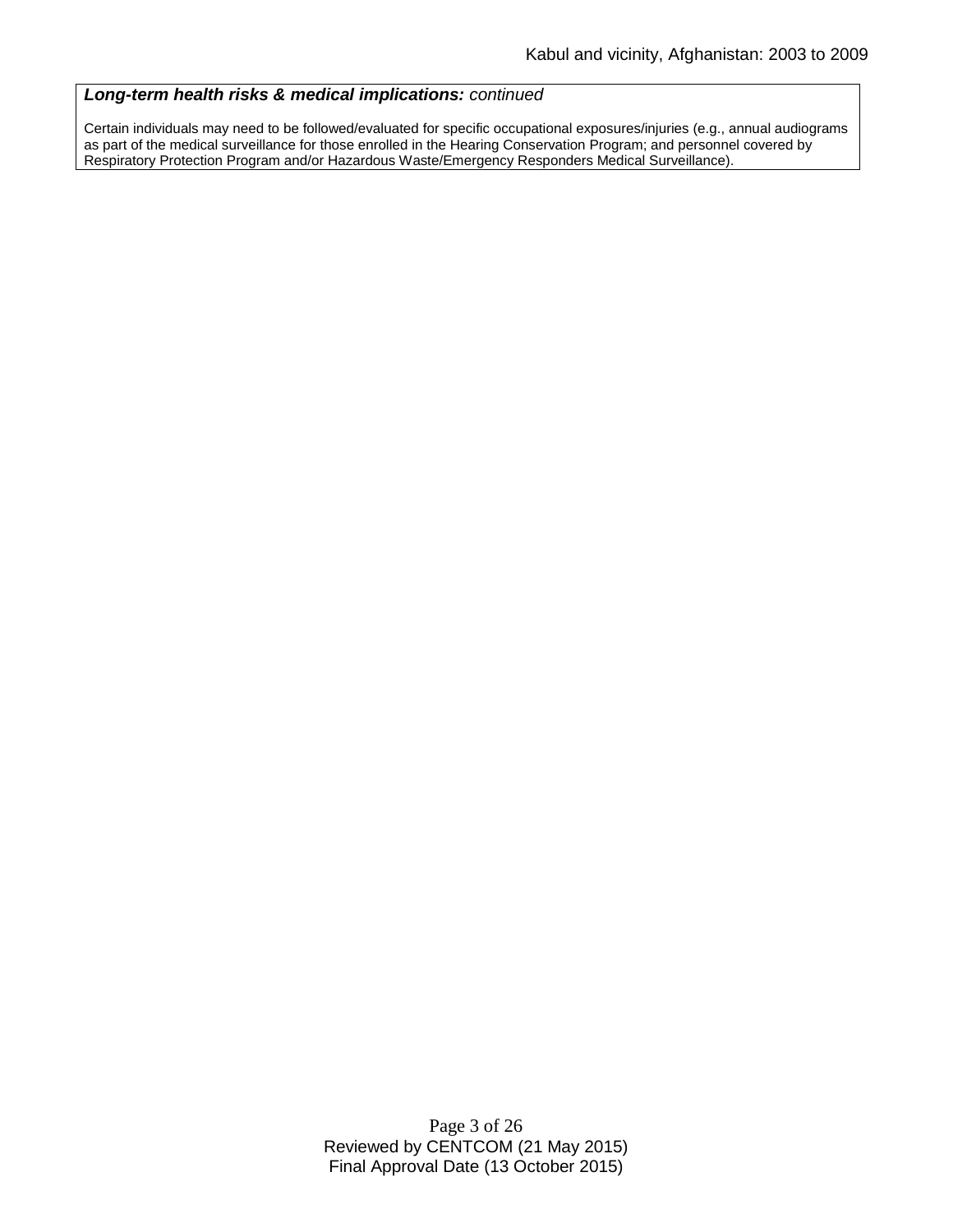| Source of<br><b>Identified</b><br>Health Risk <sup>3</sup>                             | Unmitigated Health Risk Estimate <sup>4</sup>                                                                                                                                                                                                                                                                                                                                                      | <b>Control Measures</b><br>Implemented                                                                                                                                                                          | <b>Residual Health Risk Estimate<sup>4</sup></b>                                                                                                                                                                                                                                                                                                                                                   |
|----------------------------------------------------------------------------------------|----------------------------------------------------------------------------------------------------------------------------------------------------------------------------------------------------------------------------------------------------------------------------------------------------------------------------------------------------------------------------------------------------|-----------------------------------------------------------------------------------------------------------------------------------------------------------------------------------------------------------------|----------------------------------------------------------------------------------------------------------------------------------------------------------------------------------------------------------------------------------------------------------------------------------------------------------------------------------------------------------------------------------------------------|
| <b>AIR</b>                                                                             |                                                                                                                                                                                                                                                                                                                                                                                                    |                                                                                                                                                                                                                 |                                                                                                                                                                                                                                                                                                                                                                                                    |
| Particulate<br>matter less<br>than 10<br>micrometers<br>in diameter<br>$(PM_{10})$     | Short-term: Variable, Low to High.<br>Daily levels vary, acute health effects<br>(e.g., upper respiratory tract irritation)<br>more pronounced during peak days.<br>More serious effects are possible in<br>susceptible persons (e.g., those with<br>asthma/pre-existing respiratory<br>diseases).                                                                                                 | Limiting strenuous<br>physical activities when air<br>quality is especially poor;<br>and actions such as<br>closing tent flaps,<br>windows, and doors.                                                          | Short-term: Variable, Low to High.<br>Daily levels vary, acute health effects<br>(e.g., upper respiratory tract irritation)<br>more pronounced during peak days.<br>More serious effects are possible in<br>susceptible persons (e.g., those with<br>asthma/pre-existing respiratory<br>diseases).                                                                                                 |
|                                                                                        | Long-term: No health guidelines                                                                                                                                                                                                                                                                                                                                                                    |                                                                                                                                                                                                                 | Long-term: No health guidelines                                                                                                                                                                                                                                                                                                                                                                    |
| Particulate<br>matter less<br>than $2.5$<br>micrometers<br>in diameter<br>$(PM_{2.5})$ | Short-term: Variable, Low to Moderate.<br>Daily levels vary, acute health effects<br>(e.g., eye, nose, and throat irritation<br>and respiratory effects) more<br>pronounced during peak days.<br>Increased symptoms are possible in<br>susceptible persons (e.g., those with<br>asthma/pre-existing respiratory<br>diseases).<br>Long-term: Moderate. A small<br>percentage of personnel may be at | Limiting strenuous<br>physical activities when air<br>quality is especially poor;<br>and actions such as<br>closing tent flaps,<br>windows, and doors.                                                          | Short-term: Variable, Low to Moderate.<br>Daily levels vary, acute health effects<br>(e.g., eye, nose, and throat irritation<br>and respiratory effects) more<br>pronounced during peak days.<br>Increased symptoms are possible in<br>susceptible persons (e.g., those with<br>asthma/pre-existing respiratory<br>diseases).<br>Long-term: Moderate. A small<br>percentage of personnel may be at |
|                                                                                        | increased risk for developing chronic<br>conditions. Particularly those more<br>susceptible to acute effects (e.g.,<br>those with asthma/pre-existing<br>respiratory diseases).                                                                                                                                                                                                                    |                                                                                                                                                                                                                 | increased risk for developing chronic<br>conditions. Particularly those more<br>susceptible to acute effects (e.g.,<br>those with asthma/pre-existing<br>respiratory diseases).                                                                                                                                                                                                                    |
| <b>ENDEMIC</b><br><b>DISEASE</b>                                                       |                                                                                                                                                                                                                                                                                                                                                                                                    |                                                                                                                                                                                                                 |                                                                                                                                                                                                                                                                                                                                                                                                    |
| Food<br>borne/Waterbor<br>ne (e.g.,<br>diarrhea-<br>bacteriological)                   | Short-term: Variable; High (bacterial<br>diarrhea, hepatitis A, typhoid fever) to<br>Moderate (diarrhea-cholera, diarrhea-<br>protozoal, brucellosis, hepatitis E) if<br>ingesting local food/water, the health<br>effects can temporarily incapacitate<br>personnel (diarrhea) or result in<br>prolonged illness (hepatitis A, Typhoid<br>fever, hepatitis E, brucellosis).                       | Preventive measures<br>include Hepatitis A and<br>Typhoid fever vaccination<br>and consumption of food<br>and water only from<br>approved sources.                                                              | Short-term: Low to none                                                                                                                                                                                                                                                                                                                                                                            |
|                                                                                        | Long-term: none identified                                                                                                                                                                                                                                                                                                                                                                         |                                                                                                                                                                                                                 | Long-term: No data available                                                                                                                                                                                                                                                                                                                                                                       |
| Arthropod<br>Vector Borne                                                              | Short-term: Variable; Moderate for<br>leishmaniasis - cutaneous (acute),<br>Crimean-Congo hemorrhagic fever,<br>sandfly fever, typhus-miteborne; and<br>Low for, the plague, malaria, and West<br>Nile fever.                                                                                                                                                                                      | Preventive measures<br>include proper wear of<br>treated uniform,<br>application of repellent to<br>exposed skin, bed net<br>use, minimizing areas of<br>standing water and<br>appropriate<br>chemoprophylaxis. | Short-term: Low                                                                                                                                                                                                                                                                                                                                                                                    |
|                                                                                        | Long-term: Low for Leishmaniasis-<br>visceral infection.                                                                                                                                                                                                                                                                                                                                           |                                                                                                                                                                                                                 | Long-term: No data available                                                                                                                                                                                                                                                                                                                                                                       |
| Water-<br>Contact (e.g.<br>wading,<br>swimming)                                        | Short-term: Moderate for leptospirosis                                                                                                                                                                                                                                                                                                                                                             | Recreational swimming in<br>surface waters not likely in<br>this area of Afghanistan<br>during this time period.                                                                                                | Short-term: Low for leptospirosis.                                                                                                                                                                                                                                                                                                                                                                 |
|                                                                                        | Long-term: No data available                                                                                                                                                                                                                                                                                                                                                                       |                                                                                                                                                                                                                 | Long-term: No data available                                                                                                                                                                                                                                                                                                                                                                       |
| Respiratory                                                                            | Short-term: Variable; Moderate for<br>tuberculosis (TB) to Low for<br>meningococcal meningitis.                                                                                                                                                                                                                                                                                                    | Providing adequate living<br>and work space; medical<br>screening; vaccination.                                                                                                                                 | Short-term: Low                                                                                                                                                                                                                                                                                                                                                                                    |
|                                                                                        | Long-term: No data available                                                                                                                                                                                                                                                                                                                                                                       |                                                                                                                                                                                                                 | Long-term: No data available                                                                                                                                                                                                                                                                                                                                                                       |

**Table 2. Population-Based Health Risk Estimates - Kabul and vicinity 1, 2**

Page 4 of 26 Reviewed by CENTCOM (21 May 2015) Final Approval Date (13 October 2015)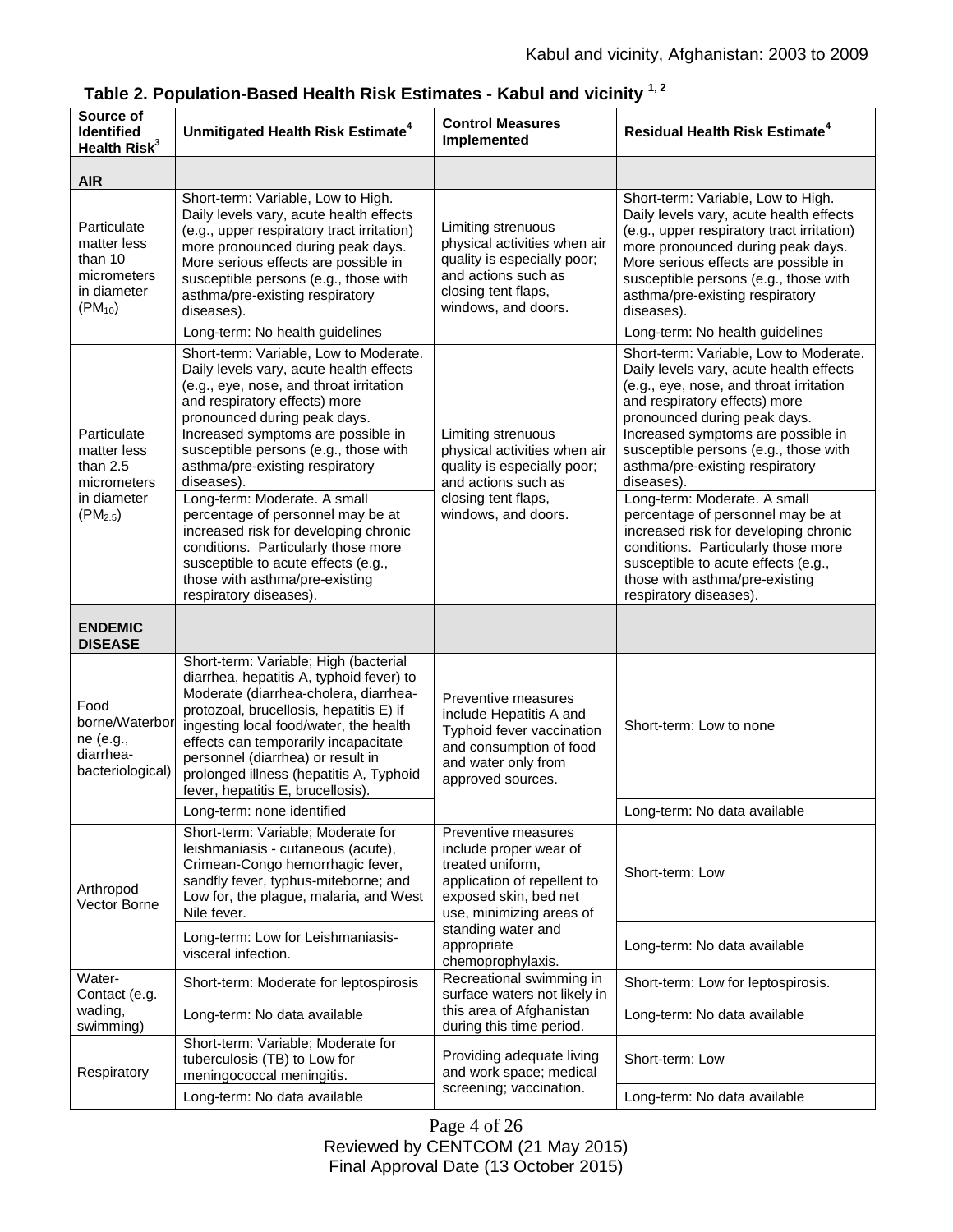| Source of<br><b>Identified</b><br>Health Risk <sup>3</sup> | Unmitigated Health Risk Estimate <sup>4</sup>                                                                                                                                                                                                     | <b>Control Measures</b><br>Implemented                                                                                                                                                                                                                                                                                                                                                    | <b>Residual Health Risk Estimate<sup>4</sup></b>                                                                                                                                                                                                 |
|------------------------------------------------------------|---------------------------------------------------------------------------------------------------------------------------------------------------------------------------------------------------------------------------------------------------|-------------------------------------------------------------------------------------------------------------------------------------------------------------------------------------------------------------------------------------------------------------------------------------------------------------------------------------------------------------------------------------------|--------------------------------------------------------------------------------------------------------------------------------------------------------------------------------------------------------------------------------------------------|
| Animal<br>Contact                                          | Short-term: Variable; Moderate for<br>rabies, anthrax, Q-fever to Low for<br>H5N1 avian influenza. Mitigation<br>measures reduced the overall risk to<br>Low.                                                                                     | Prohibiting contact with,<br>adoption, or feeding of<br>feral animals IAW U.S.<br><b>Central Command</b><br>(CENTCOM) General<br>Order (GO) 1B. Risks are<br>further reduced in the<br>event of assessed contact<br>by prompt post-exposure<br>rabies prophylaxis IAW<br>The Center for Disease<br>Control's (CDC) Advisory<br>Committee on<br><b>Immunization Practices</b><br>guidance. | Short-term: No data available                                                                                                                                                                                                                    |
|                                                            | Long-term: None identified.                                                                                                                                                                                                                       |                                                                                                                                                                                                                                                                                                                                                                                           | Long-term: None identified.                                                                                                                                                                                                                      |
| <b>VENOMOUS</b><br><b>ANIMAL/</b><br><b>INSECTS</b>        |                                                                                                                                                                                                                                                   |                                                                                                                                                                                                                                                                                                                                                                                           |                                                                                                                                                                                                                                                  |
| Snakes,<br>scorpions,<br>and spiders                       | Short-term: Low; If encountered,<br>effects of venom vary with species<br>from mild localized swelling (e.g.<br>Scorpiops afghanus) to potentially<br>lethal effects (e.g. Gloydius halys).                                                       | Risk reduced by avoiding<br>contact, proper wear of<br>uniform (especially<br>footwear), and proper and<br>timely treatment.                                                                                                                                                                                                                                                              | Short-term: Low; If encountered,<br>effects of venom vary with species<br>from mild localized swelling (e.g.<br>Scorpiops afghanus) to potentially<br>lethal effects (e.g. Gloydius halys).                                                      |
|                                                            | Long-term: No data available                                                                                                                                                                                                                      |                                                                                                                                                                                                                                                                                                                                                                                           | Long-term: No data available                                                                                                                                                                                                                     |
| <b>HEAT/COLD</b><br><b>STRESS</b>                          |                                                                                                                                                                                                                                                   |                                                                                                                                                                                                                                                                                                                                                                                           |                                                                                                                                                                                                                                                  |
| Heat                                                       | Short-term: Variable; Risk of heat<br>injury is High for June-September, and<br>Low to Moderate for all other months.                                                                                                                             | Work-rest cycles, proper<br>hydration and nutrition,<br>and Wet Bulb Globe<br>Temperature (WBGT)<br>monitoring.                                                                                                                                                                                                                                                                           | Short-term: Variable; Risk of heat<br>injury in unacclimatized or susceptible<br>personnel is Moderate for June-<br>September and Low to Moderate for all<br>others.                                                                             |
|                                                            | Long-term: Low, The long-term risk<br>was Low. However, the risk may be<br>greater to certain susceptible persons-<br>those older (i.e., greater than 45<br>years), in lesser physical shape, or<br>with underlying medical/health<br>conditions. |                                                                                                                                                                                                                                                                                                                                                                                           | Long-term: Low, The long-term risk is<br>Low. However, the risk may be<br>greater to certain susceptible persons-<br>those older (i.e., greater than 45<br>years), in lesser physical shape, or<br>with underlying medical/health<br>conditions. |
| Cold                                                       | Short-term: Low risk of cold<br>stress/injury.                                                                                                                                                                                                    | Risks from cold stress<br>reduced with protective<br>measures such as use of<br>the buddy system, limiting<br>exposure during cold<br>weather, proper hydration<br>and nutrition, and proper<br>wear of issued protective<br>clothing.                                                                                                                                                    | Short-term: Low risk of cold<br>stress/injury.                                                                                                                                                                                                   |
|                                                            | Long-term: Low; Long-term health<br>implications from cold injuries are rare<br>but can occur, especially from more<br>serious injuries such as frost bite.                                                                                       |                                                                                                                                                                                                                                                                                                                                                                                           | Long-term: Low; Long-term health<br>implications from cold injuries are rare<br>but can occur, especially from more<br>serious injuries such as frost bite.                                                                                      |
|                                                            |                                                                                                                                                                                                                                                   |                                                                                                                                                                                                                                                                                                                                                                                           |                                                                                                                                                                                                                                                  |
| <b>Unique</b><br>Incidents/<br><b>Concern</b>              |                                                                                                                                                                                                                                                   |                                                                                                                                                                                                                                                                                                                                                                                           |                                                                                                                                                                                                                                                  |
| Waste<br>Sites/Waste<br>Disposal                           | Short-term: Moderate                                                                                                                                                                                                                              |                                                                                                                                                                                                                                                                                                                                                                                           | Short-term: Moderate                                                                                                                                                                                                                             |
|                                                            | Long-term: Moderate                                                                                                                                                                                                                               |                                                                                                                                                                                                                                                                                                                                                                                           | Long-term: Moderate                                                                                                                                                                                                                              |
| Fuel/petroleu<br>m products/                               | Short-term: Low                                                                                                                                                                                                                                   |                                                                                                                                                                                                                                                                                                                                                                                           | Short-term: Low                                                                                                                                                                                                                                  |
| industrial<br>chemical                                     | Long-term: Low                                                                                                                                                                                                                                    |                                                                                                                                                                                                                                                                                                                                                                                           | Long-term: Low                                                                                                                                                                                                                                   |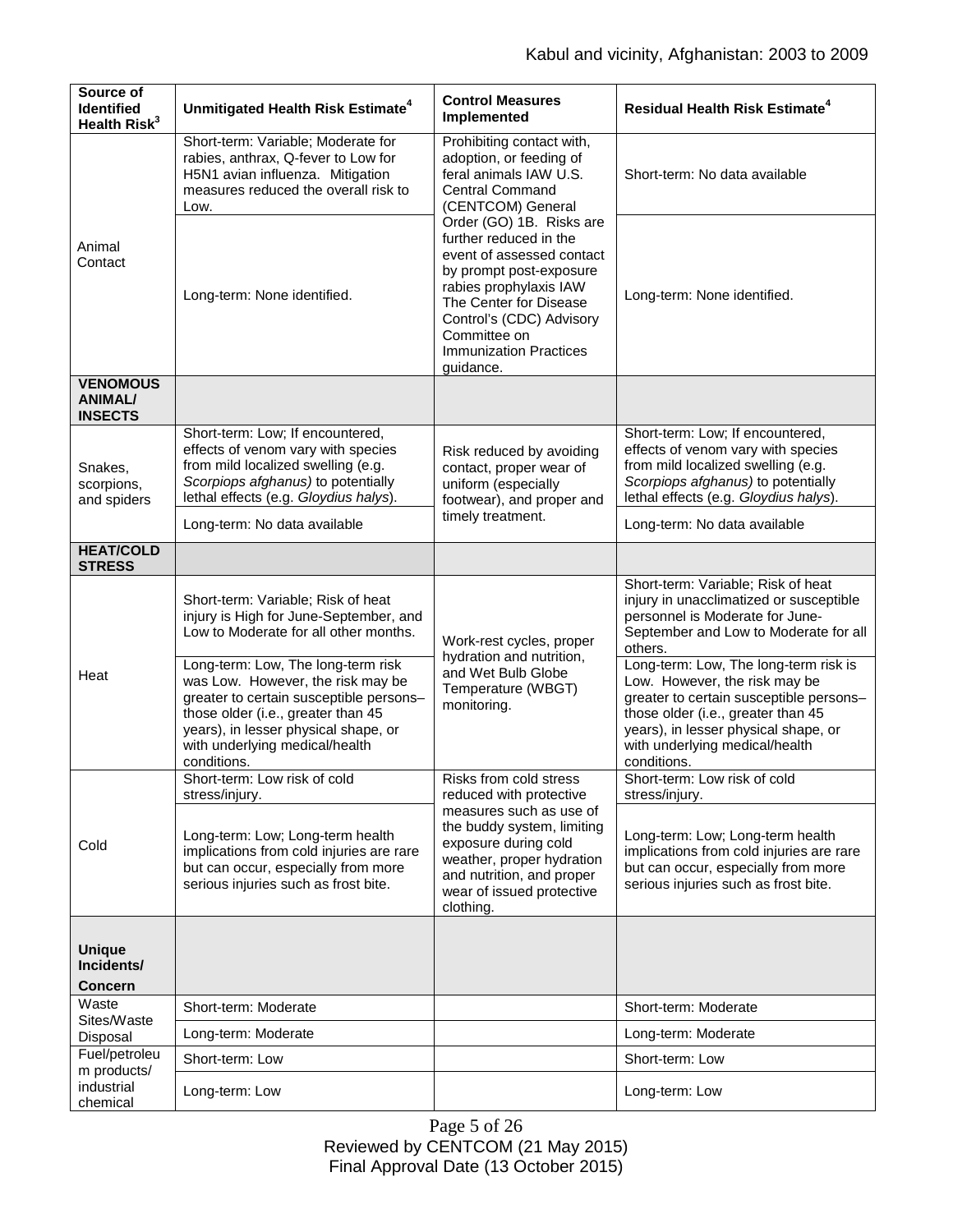| Source of<br><b>Identified</b><br>Health $Risk^3$ | Unmitigated Health Risk Estimate <sup>4</sup> | <b>Control Measures</b><br><b>Implemented</b> | <b>Residual Health Risk Estimate<sup>4</sup></b> |
|---------------------------------------------------|-----------------------------------------------|-----------------------------------------------|--------------------------------------------------|
| spills                                            |                                               |                                               |                                                  |
| Pesticides/Pe<br>st Control                       | Short-term: Low                               | See Section 10.4                              | Short-term: Low                                  |
|                                                   | Long-term: Low                                |                                               | Long-term: Low                                   |

<sup>1</sup>This Summary Table provides a qualitative estimate of population-based short- and long-term health risks associated with the occupational environment conditions at Kabul and vicinity. It does not represent an individual exposure profile. Actual individual exposures and health effects depend on many variables. For example, while a chemical may have been present in the environment, if a person did not inhale, ingest, or contact a specific dose of the chemical for adequate duration and frequency, then there may have been no health risk. Alternatively, a person at a specific location may have experienced a unique exposure which could result in a significant individual exposure. Any such person seeking medical care should have their specific exposure documented in an SF600.

<sup>2</sup> This assessment is based on specific environmental sampling data and reports obtained from 01 January 2003 through 31 December 2009. Sampling locations are assumed to be representative of exposure points for the camp population but may not reflect all the fluctuations in environmental quality or capture unique exposure incidents.

 $^3$ This Summary Table is organized by major categories of identified sources of health risk. It only lists those sub-categories specifically identified and addressed at Kabul and vicinity. The health risks are presented as Low, Moderate, High or Extremely High for both acute and chronic health effects. The health risk level is based on an assessment of both the potential severity of the health effects that could be caused and probability of the exposure that would produce such health effects. Details can be obtained from the USAPHC/Army Institute of Public Health (AIPH). Where applicable, "None Identified" is used when though a potential exposure is identified, and no health risks of either a specific acute or chronic health effects are determined. More detailed descriptions of OEH exposures that are evaluated but determined to pose no health risk are discussed in the following sections of this report.

4 Health risks in this Summary Table are based on quantitative surveillance thresholds (e.g., endemic disease rates; host/vector/pathogen surveillance) or screening levels, e.g., Military Exposure Guidelines (MEGs) for chemicals*.* Some previous assessment reports may provide slightly inconsistent health risk estimates because quantitative criteria such as MEGs may have changed since the samples were originally evaluated and/or because this assessment makes use of all historic site data while previous reports may have only been based on a select few samples.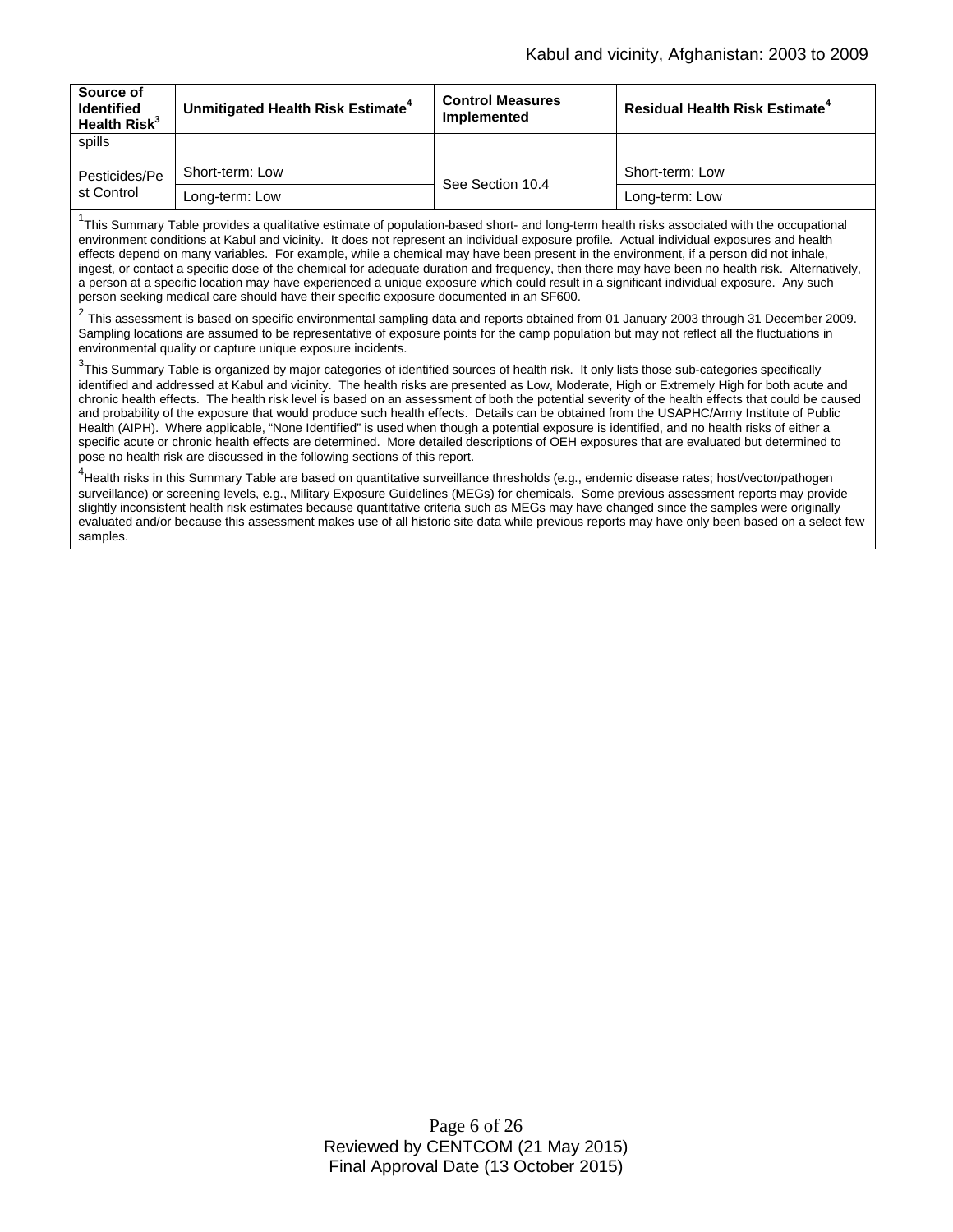## **1 Discussion of Health Risks at Kabul, Afghanistan by Source**

The following sections provide additional information about the OEH conditions summarized above. All risk assessments were performed using the methodology described in the U.S. Army Public Health Command (USAPHC) Technical Guide 230, *Environmental Health Risk Assessment and Chemical Exposure Guidelines for Deployed Military Personnel* (Reference 4). All OEH risk estimates represent residual risk after accounting for preventive controls in place. Occupational exposures and exposures to endemic diseases are greatly reduced by preventive measures. For environmental exposures related to airborne dust, there are limited preventive measures available, and available measures have little efficacy in reducing exposure to ambient conditions.

## **2 Air**

### 2.1 Site-Specific Sources Identified

Kabul has a semi-arid, continental climate with precipitation concentrated in the winter (sometimes falling as snow) and spring months. Airborne environmental hazards at these basecamps include, wind-blown sand, commercial industry (petro/chemical industry and storage, cement and asphalt plants), agricultural and also vehicles. Inhalational exposure to high levels of dust and particulate matter during high winds or dust storms may result in mild to more serious short-term health effects (e.g., eye, nose or throat and lung irritation) in some personnel. Additionally, certain subgroups of the deployed forces (e.g., those with pre-existing asthma/cardio pulmonary conditions) are at greatest risk of developing notable health effects.

A retrospective cohort study was conducted to investigate associations between deployment to Kabul, Afghanistan and subsequent respiratory health among United States (U.S.) military personnel (Reference 11). The study population consisted of personnel who deployed to Kabul, select Operation Enduring Freedom (OEF) locations, personnel stationed in the Republic of Korea (ROK), and U.S. stationed personnel. Incidence rate ratios (IRRs) were estimated for respiratory symptoms, signs, and ill-defined conditions (SSIC), asthma, and chronic obstructive pulmonary disease (COPD). A significantly elevated rate of SSIC was observed among Kabul-deployed personnel compared to personnel deployed or stationed in Bagram (IRR 1.12; 95% CI, 1.05-1.19), ROK (IRR 1.20; 95% CI, 1.10-1.31), and the U.S. (IRR 1.52; 95% CI, 1.43-1.62). A statistically elevated rate of asthma was observed among personnel deployed to Kabul, relative to U.S.-stationed personnel (IRR 1.61; 95% CI, 1.22-2.12). Statistically significant rates were not observed for COPD among Kabul-deployed personnel compared to other study groups. These findings suggest that deployment to Kabul is associated with an elevated risk of post-deployment respiratory symptoms and new-onset asthma (Reference 11).

Vehicle emissions are a major contributor to air pollution in the city of Kabul, which has a population of over 4 million people. Most vehicles are over 10 years old, and generally use substandard fuels. Some of the more common industries, such as brick factories, burn tire rubber, plastic waste, and other combustibles as cheap energy sources. Additionally, rationed power exacerbates the situation as it forces people to use more polluting sources such as wood, coal, and heating oil for cooking and heating.

Typical military operations, including vehicular traffic, generators and other local sources (including burning of waste) will also contribute to the ambient environment at these locations. Limited environmental surveillance occurred between 2003 and 2009. The summary of results follows.

> Page 7 of 26 Reviewed by CENTCOM (21 May 2015) Final Approval Date (13 October 2015)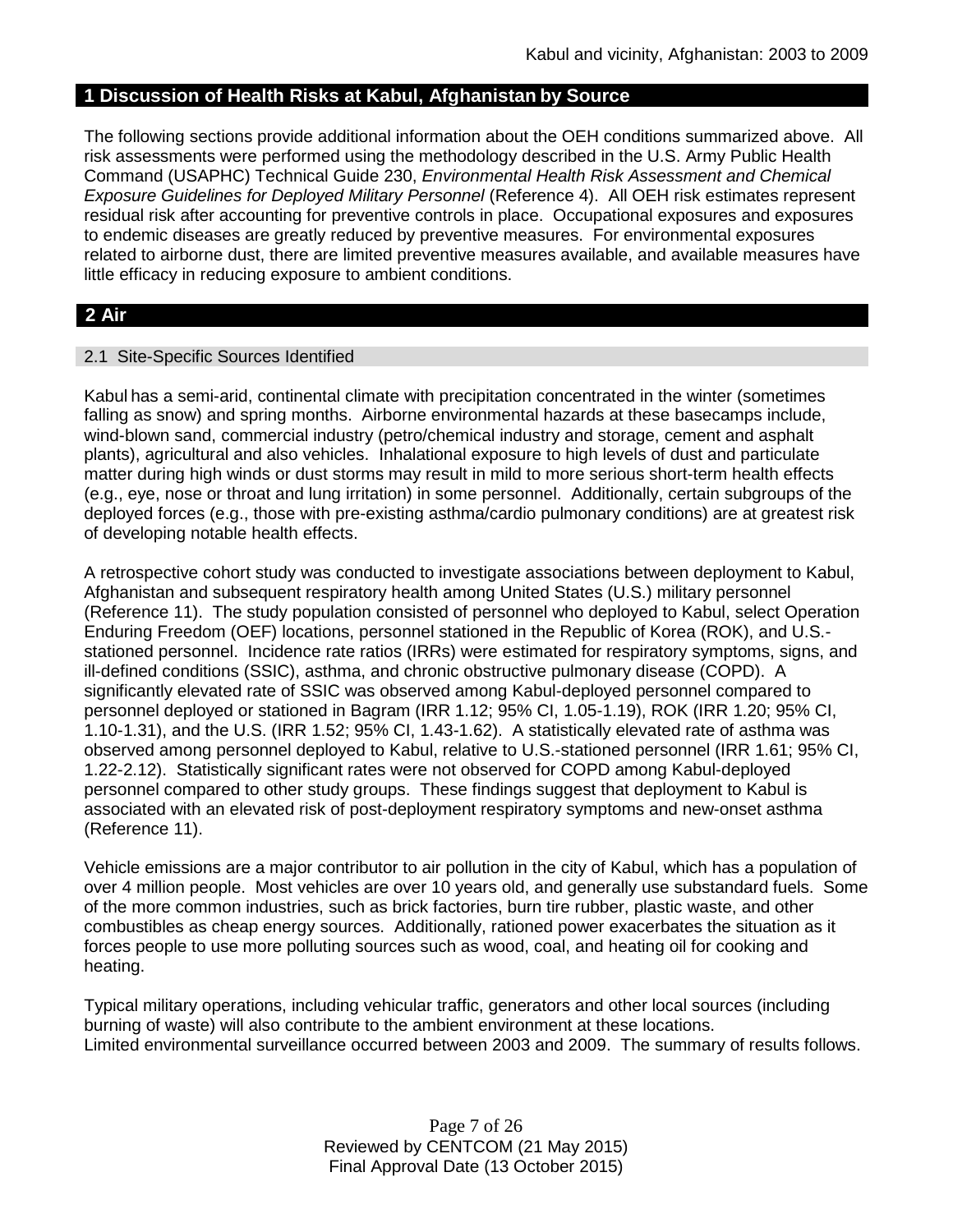## 2.2 Particulate matter

Particulate matter (PM) is a complex mixture of extremely small particles suspended in the air. The PM includes solid particles and liquid droplets emitted directly into the air by sources such as: power plants, motor vehicles, aircraft, generators, construction activities, fires, and natural windblown dust. The PM can include sand, soil, metals, volatile organic compounds (VOC), allergens, and other compounds such as nitrates or sulfates that are formed by condensation or transformation of combustion exhaust. The PM composition and particle size vary considerably depending on the source. Generally, PM of health concern is divided into two fractions:  $PM_{10}$ , which includes coarse particles with a diameter of 10 micrometers or less, and fine particles less than 2.5 micrometers ( $PM<sub>2.5</sub>$ ), which can reach the deepest regions of the lungs when inhaled. Exposure to excessive PM is linked to a variety of potential health effects.

2.3 Particulate matter, less than10 micrometers  $(PM_{10})$ 

2.3.1 Exposure Guidelines:

Short Term (24-hour)  $PM_{10}$  (micrograms per cubic meter, μg/m<sup>3</sup>):

- 
- Marginal MEG  $=$  420
- Critical MEG  $= 600$

2.3.2 Sample data/Notes:

Long-term PM<sub>10</sub> MEG (µg/m<sup>3</sup>):

• Negligible MEG = 250 • Not defined and not available.

A total of 141 valid  $PM_{10}$  air samples were collected at Camp Eggers and Camp Phoenix from 15 July 2003 – 28 April 2009. The range of 24-hour PM<sub>10</sub> concentrations was 7  $\mu$ g/m<sup>3</sup>–765  $\mu$ g/m<sup>3</sup> with an average concentration of 201  $\mu$ g/m<sup>3</sup>. No PM<sub>10</sub> air samples were collected at Camp Kabul - ISAF, Camp Julian, KMTC, KAIA, Camp Morehead, Camp Policharki, Camp New Sarobi, National Military Hospital, and Camp Dubbs.

Camp Eggers: A total of 81 valid  $PM_{10}$  air samples were collected from 16 September 2008 to 28 April 2009. The range of 24-hour PM<sub>10</sub> concentrations was 18  $\mu$ g/m –735  $\mu$ g/m<sup>3</sup> with an average concentration of 211  $\mu$ g/m<sup>3</sup>.

Camp Phoenix: A total of 60 valid  $PM_{10}$  air samples were collected from 15 July 2003 to 17 December 2008. The range of 24-hour PM<sub>10</sub> concentrations was 1  $\mu$ g/m<sup>3</sup>–765  $\mu$ g/m<sup>3</sup> with an average concentration of 187  $\mu$ g/m<sup>3</sup>.

## 2.3.3 *Short-term health risks:*

**Variable (Low to High):** The short-term PM<sub>10</sub> health risk assessment is variable based on average and peak  $PM_{10}$  sample concentrations, and the likelihood of exposure at these hazard severity levels. The variable risk is due to significant fluctuations in daily concentrations.

Camp Eggers: Daily average health risk levels for  $PM_{10}$  show no hazard for 74%, low health risk for 21%, moderate health risk for 2%, and high health risk for 2% of the time. Confidence in the short-term  $PM_{10}$  health risk assessment is high (Reference 4, Table 3-6).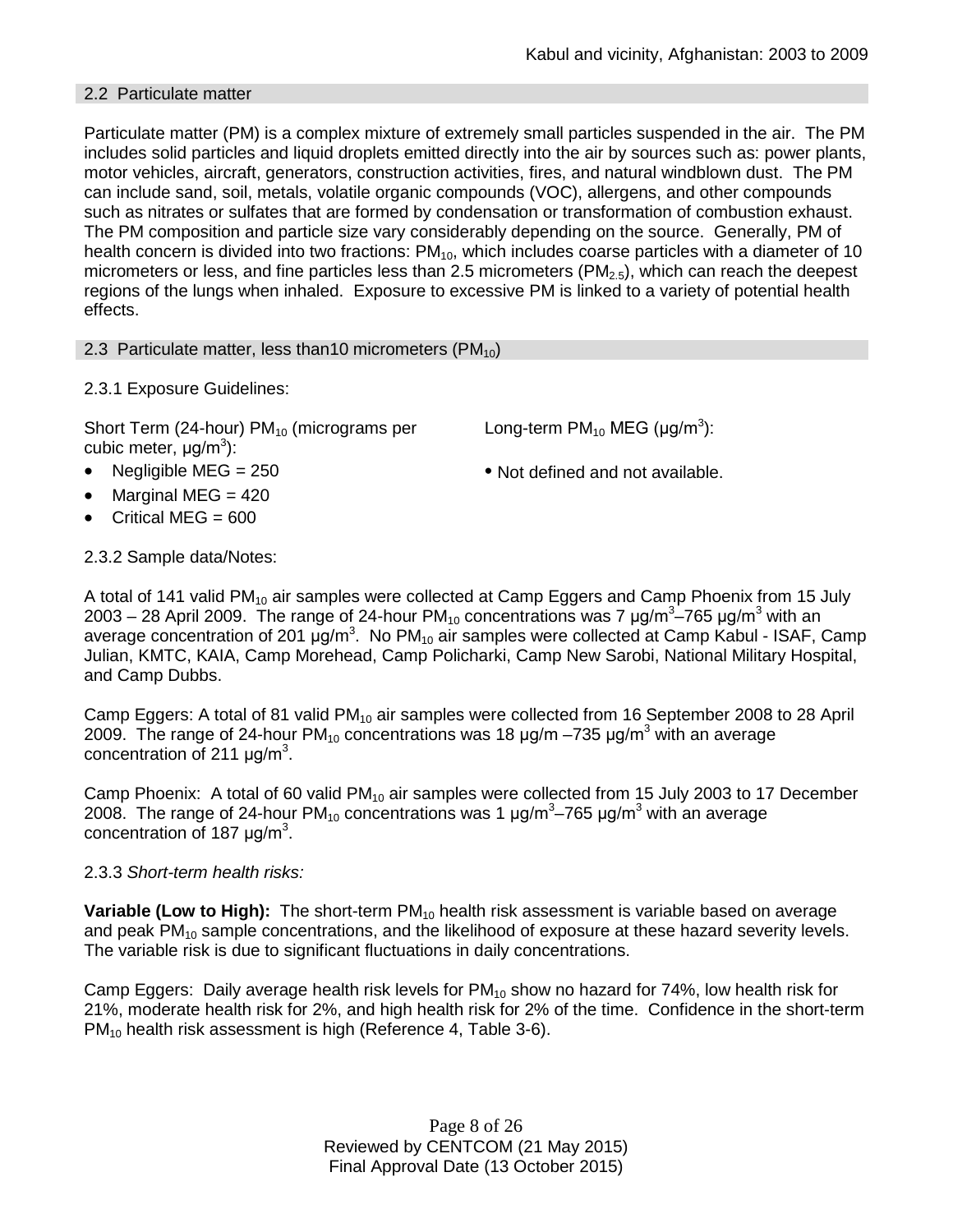Camp Phoenix: Daily average health risk levels for  $PM_{10}$  show no hazard for 75%, low health risk for 18%, moderate health risk for 5%, and high health risk for 2% of the time. Confidence in the short-term PM<sub>10</sub> health risk assessment is high (Reference 4, Table 3-6).

The hazard severity for average  $PM_{10}$  concentrations in samples was negligible. The results indicate that a few personnel may experience notable mild eye, nose, or throat irritation. Most personnel will only experience mild effects. Pre-existing health conditions (e.g., asthma or cardiopulmonary diseases) may be exacerbated (Reference 4, Table 3-11).

For the highest observed  $PM_{10}$  sample concentration, the hazard severity was critical. During peak exposures at the critical hazard severity level, most if not all personnel will experience very notable eye, nose, and throat irritation and respiratory effects. Visual acuity is impaired, as is overall aerobic capacity. Some personnel will not be able to perform assigned duties and some lost duty days are expected. Those with a history of asthma or cardiopulmonary disease will experience more severe symptoms (Reference 4, Table 3-11).

## 2.3.4 *Long-term health risk:*

**Not Evaluated-no available health guidelines**. The U.S. Environmental Protection Agency (EPA) has retracted its long-term standard (national ambient air quality standards, NAAQS) for  $PM_{10}$  due to an inability to clearly link chronic health effects with chronic  $PM_{10}$  exposure levels.

2.4 Particulate Matter, less than 2.5 *micrometers* (PM<sub>2.5</sub>)

2.4.1 Exposure Guidelines:

Short Term (24-hour)  $PM<sub>2.5</sub>$  (µg/m<sup>3</sup>):

- 
- $\text{Marginal MEG} = 250$  Marginal MEG = 65
- Critical MEG = 500

): Long-term (1year)  $PM_{2.5}$  MEGs ( $\mu$ g/m<sup>3</sup>):

- Negligible MEG = 65 Negligible MEG = 15
	-

2.4.2 Sample data/Notes:

A total of 137 valid PM<sub>2.5</sub> air samples were collected at Camp Eggers and Camp Phoenix from 04 September 2006 to 30 December 2009. The range of 24-hour  $PM_{2.5}$  concentrations was 15  $\mu$ g/m<sup>3</sup>-274 μg/m<sup>3</sup> with an average concentration of 93 μg/m<sup>3</sup>. No PM<sub>2.5</sub> air samples were collected at Camp Kabul - ISAF, Camp Julian, KMTC, KAIA, Camp Morehead, Camp Policharki, Camp New Sarobi, National Military Hospital, and Camp Dubbs.

Camp Eggers: A total of 49 valid PM<sub>2.5</sub> air samples were collected from 04 September 2006 to 02 April 2009. The range of 24-hour PM<sub>2.5</sub> concentrations was 25  $\mu$ g/m<sup>3</sup>–211  $\mu$ g/m<sup>3</sup> with an average concentration of 84  $\mu$ g/m<sup>3</sup>.

Camp Phoenix: A total of 88 valid  $PM<sub>2.5</sub>$  air samples were collected from 30 December 2006 to 30 December 2009. The range of 24-hour PM<sub>2.5</sub> concentrations was 15  $\mu$ g/m<sup>3</sup>–274  $\mu$ g/m<sup>3</sup> with an average concentration of 97  $\mu$ g/m<sup>3</sup>.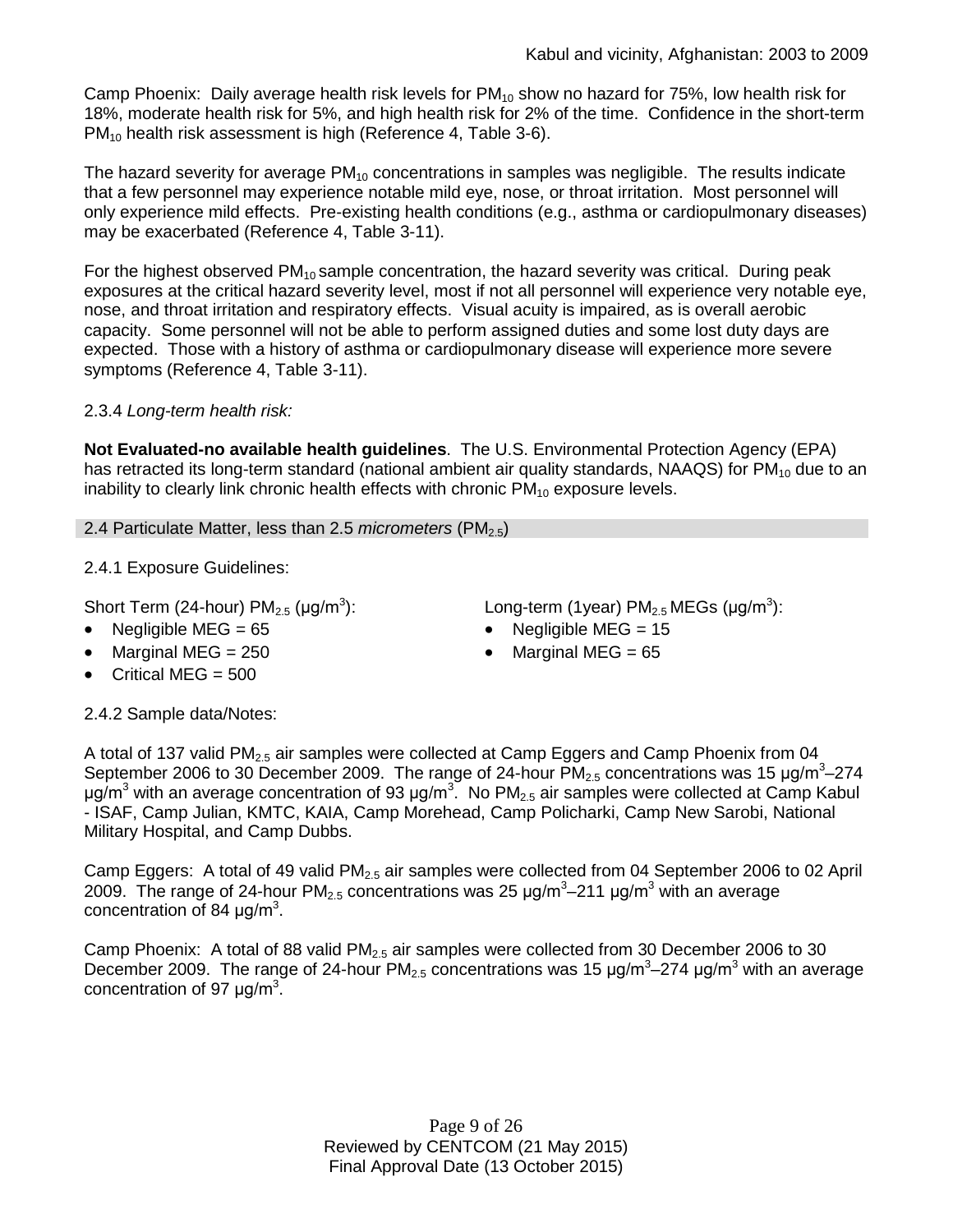## 2.4.3 *Short-term health risks:*

**Low to Moderate:** The short-term PM<sub>2.5</sub> health risk assessment is Low based on average PM<sub>2.5</sub> sample concentrations and Moderate based on peak  $PM<sub>2.5</sub>$  sample concentrations and the likelihood of exposure at these hazard severity levels.

Camp Eggers: Daily average health risk levels for  $PM_{2.5}$  show no hazard for 33% and low health risk for 67% of the time. Confidence in the short-term  $PM_{2.5}$  health risk assessment was low to medium (Reference 4, Table 3-6).

Camp Phoenix: Daily average health risk levels for  $PM_{10}$  show no hazard for 39%, low health risk for 58%, and moderate health risk for 3% of the time. Confidence in the short-term  $PM_{10}$  health risk assessment is high (Reference 4, Table 3-6).

The hazard severity for average  $PM<sub>2.5</sub>$  concentrations in samples was negligible. The results indicate that a few personnel may experience notable mild eye, nose, or throat irritation. Most personnel will only experience mild effects. Pre-existing health conditions (e.g., asthma or cardiopulmonary diseases) may be exacerbated (Reference 4, Table 3-11).

For the highest observed  $PM<sub>2.5</sub>$  exposure, the hazard severity was marginal. During peak exposures above the marginal hazard severity level, a majority of personnel will experience notable mild eye, nose, and throat irritation and some respiratory effects. Some lost duty days are expected. Significant aerobic activity will increase risk. Those with a history of asthma or cardiopulmonary disease are expected to experience increased symptoms (Reference 4, Table 3-11).

### 2.4.4 *Long-term health risks:*

**Moderate:** The long-term health risk assessment was Moderate based on average PM<sub>2.5</sub> concentration, and the likelihood of exposure at this hazard severity level. Confidence in the long-term  $PM_{2.5}$  health risk assessment is low to medium (Reference 4, Table 3-6).

The hazard severity was marginal for average  $PM<sub>2.5</sub>$  sample concentrations. The results suggest that with repeated exposures above the marginal hazard severity threshold, it is plausible that development of chronic health conditions such as reduced lung function or exacerbated chronic bronchitis, COPD, asthma, atherosclerosis, or other cardiopulmonary diseases could occur in generally healthy troops. Those with a history of asthma or cardiopulmonary disease are considered to be at particular risk. (Reference 4, Table 3-12).

#### 2.5 Airborne Metals

## 2.5.1 Exposure Guidelines:

#### 2.5.2 Sample data/Notes:

A total of 141 valid  $PM_{10}$  airborne metal samples were collected at Camp Phoenix and Camp Eggers from 15 July 2003 to 28 April 2009, and a total of 137 valid  $PM<sub>2.5</sub>$  airborne metal samples were collected at Camp Phoenix and Camp Eggers from 04 September 2006 to 30 December 2009. No  $PM_{10}$  or  $PM_{2.5}$ airborne metal samples were collected at Camp Kabul - ISAF, Camp Julian, KMTC, KAIA, Camp Morehead, Camp Policharki, Camp New Sarobi, National Military Hospital, and Camp Dubbs.

> Page 10 of 26 Reviewed by CENTCOM (21 May 2015) Final Approval Date (13 October 2015)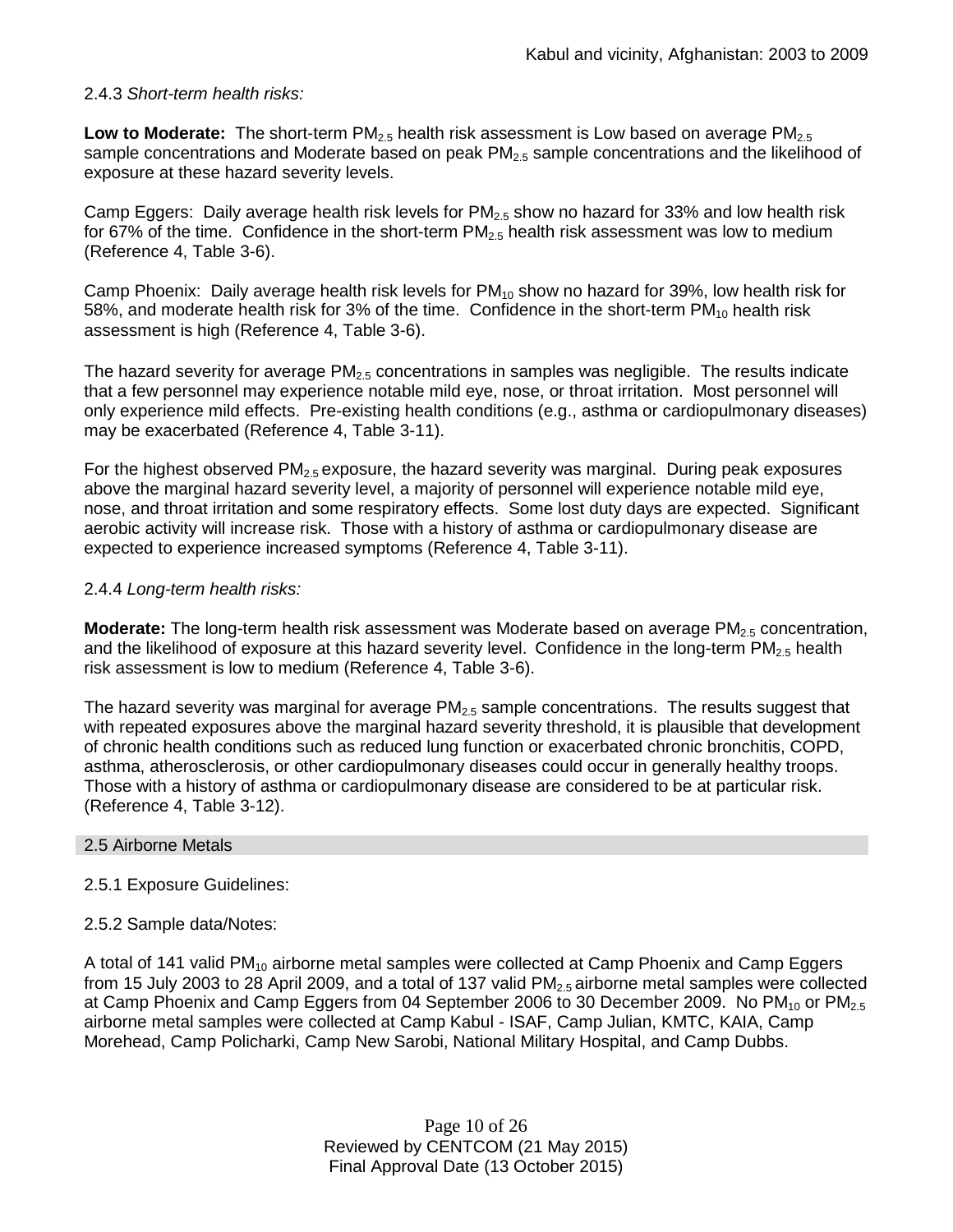## 2.5.3 *Short and long-term health risks:*

**None identified based on the available sampling data.** None of the PM<sub>10</sub> or PM<sub>2.5</sub> airborne metal samples were found at concentrations above short or long-term MEGs.

- 2.6 Volatile Organic Compounds (VOC)
- 2.6.1 Exposure Guidelines:
- 2.6.2 Sample data/Notes:

The health risk assessment is based on average and peak concentration of 21 valid volatile organic chemical (VOC) air samples collected at Camp Phoenix and Camp Eggers from 16 September 2008 to 28 April 2009, and the likelihood of exposure. No VOC samples were collected at Camp Kabul - ISAF, Camp Julian, KMTC, KAIA, Camp Morehead, Camp Policharki, Camp New Sarobi, National Military Hospital, and Camp Dubbs.

2.6.3 *Short and long-term health risks:*

**None identified based on the available sampling data.** For some analytes, the analytical limit of quantitation (LOQ) was above the military exposure guidelines, which may cause inaccurate population exposure point concentrations, and as a result, the risk may be underestimated.

## **3 Soil**

- 3.1 Site-Specific Sources Identified
- 3.2 Sample data/Notes:

A total of 23 valid surface soil samples were collected at Camp Eggers, Camp Phoenix, and Camp Policharki from June 2003 to May 2008, to assess OEH health risk to deployed personnel. The primary soil contamination exposure pathways are dermal contact and dust inhalation. Typical parameters analyzed for include semi volatile organic compounds (SVOCs), heavy metals, polychlorinated biphenyls (PCBs), pesticides, herbicides, and radionuclides. For the risk assessment, personnel are assumed to remain at this location for 6 months to 1 year.

#### 3.3 *Short-term health risk:*

**Not an identified source of health risk**. Currently, sampling data for soil are not evaluated for short term (acute) health risks**.**

#### 3.4 *Long-term health risk:*

**None identified based on available sample data.** No parameters exceeded 1-year Negligible MEGs.

## **4 Water**

In order to assess the health risk to U.S. personnel from exposure to water in theater, the USAPHC identified the most probable exposure pathways. These are based on the administrative information provided on the field data sheets submitted with the samples taken over the time period being evaluated. The primary ingestion sources are a mix of bottled and treated water. Non-drinking specific exposures sources (such as personal hygiene or food preparation sources) where much less that 5-15

Page 11 of 26 Reviewed by CENTCOM (21 May 2015) Final Approval Date (13 October 2015)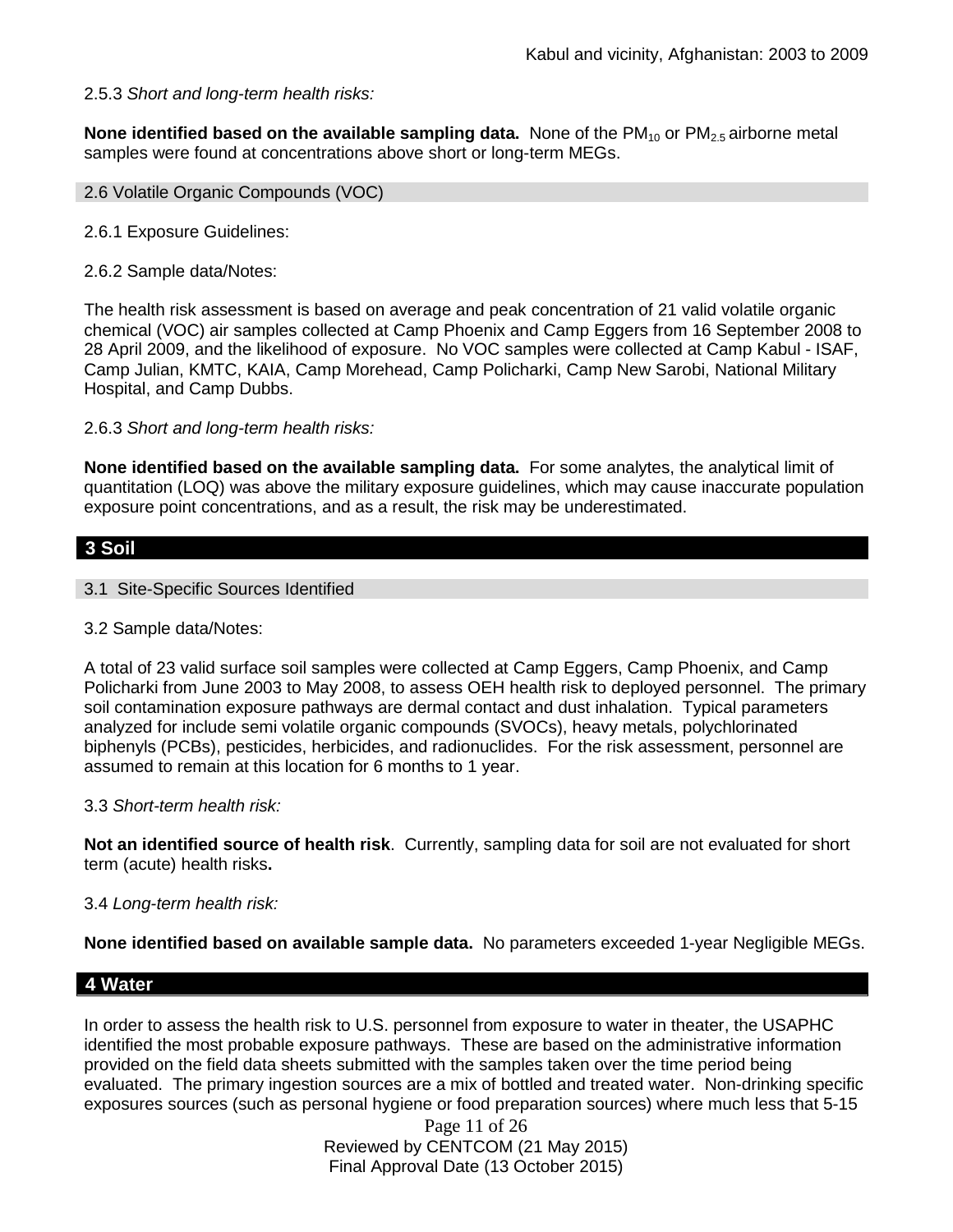Liters of water are ingested per day (assumed range of military ingestion rates. Personnel were directly exposed to reverse osmosis water purification unit (ROWPU) treated and disinfected fresh bulk water.

#### 4.1 Drinking Water: Bottled or Packaged Water

#### 4.1.1 Site-Specific Sources Identified

There were multiple bottled water brands sampled at Kabul, Camp Eggers, Camp Phoenix, and Camp Policharki. Various bottled water brands include: Obi Zulo ®, Oasis ®, Kinley ®, Cristal ®, Emirates ®, Riwa ®, Jeema ®, and Tabiyat ®.

#### 4.1.2 Sample data/Notes:

To assess the potential for adverse health effects to troops, the following assumptions were made about dose and duration: A conservative (protective) assumption was that personnel routinely ingested 5 liters per day (L/day) of bottled water for up to 365 days (1-year). It was further assumed that control measures were not used. A total of 21 valid bottled and treated water samples were collected from 28 April 2003 to 10 July 2009.

Camp Eggers: Eight samples represented drinking water exposures at Camp Eggers. Four samples were taken in 2006; two bottled water sources (one Obi Zulo ® and one Oasis ®) and two secondary sources taken from dining facilities. Two water bottle samples (one each of Kinley ® and Cristal ®) were taken from the Qalaa House in 2008. In 2009, one bottled water sample (location/brand unknown) and one water buffalo sample were collected. Although this is a small sample set, risk analysis indicated that none of these samples demonstrated any potential health risks to U.S. personnel. There is no specific data available for bottled water at these locations because all monitoring is done at the Class I distribution center at Bagram Airbase. As a result, these conclusions should be tempered by the limited data.

Camp Phoenix: Four samples were received from Camp Phoenix. One drinking water sample was taken from a ROWPU in 2003. One bottled (Emirates ®), one water blivet, and one tap water sample taken from an unknown dining facility were sampled in 2006. No samples were available for 2004- 2005, or 2007-2009 that would reflect basecamp wide drinking water exposures. This small sample set indicated that none of these samples demonstrated any potential health risks to U.S. personnel. However, these conclusions should be tempered by the limited data.

Camp Policharki: A single bottled water sample (Tabiyat ® brand) was taken in 2008. Although this bottled water was discontinued for primary drinking because of complaints of poor taste, the sample did not demonstrate a potential health risk to U.S. personnel.

Camp Dubbs: A single drinking water sample was taken from a ROWPU in 2009. Although this is a small sample set, risk analysis indicated that the sample did not demonstrate a potential health risks to U.S. personnel.

Camp Morehead: A single drinking water sample was taken from a ROWPU in 2007. Although this is a small sample set, risk analysis indicated that the sample did not demonstrate a potential health risk to U.S. personnel.

#### 4.1.3 *Short-term and long-term health risk:*

**None identified based on available sample data.** All collected samples were below the short and long-term Negligible MEGs.

> Page 12 of 26 Reviewed by CENTCOM (21 May 2015) Final Approval Date (13 October 2015)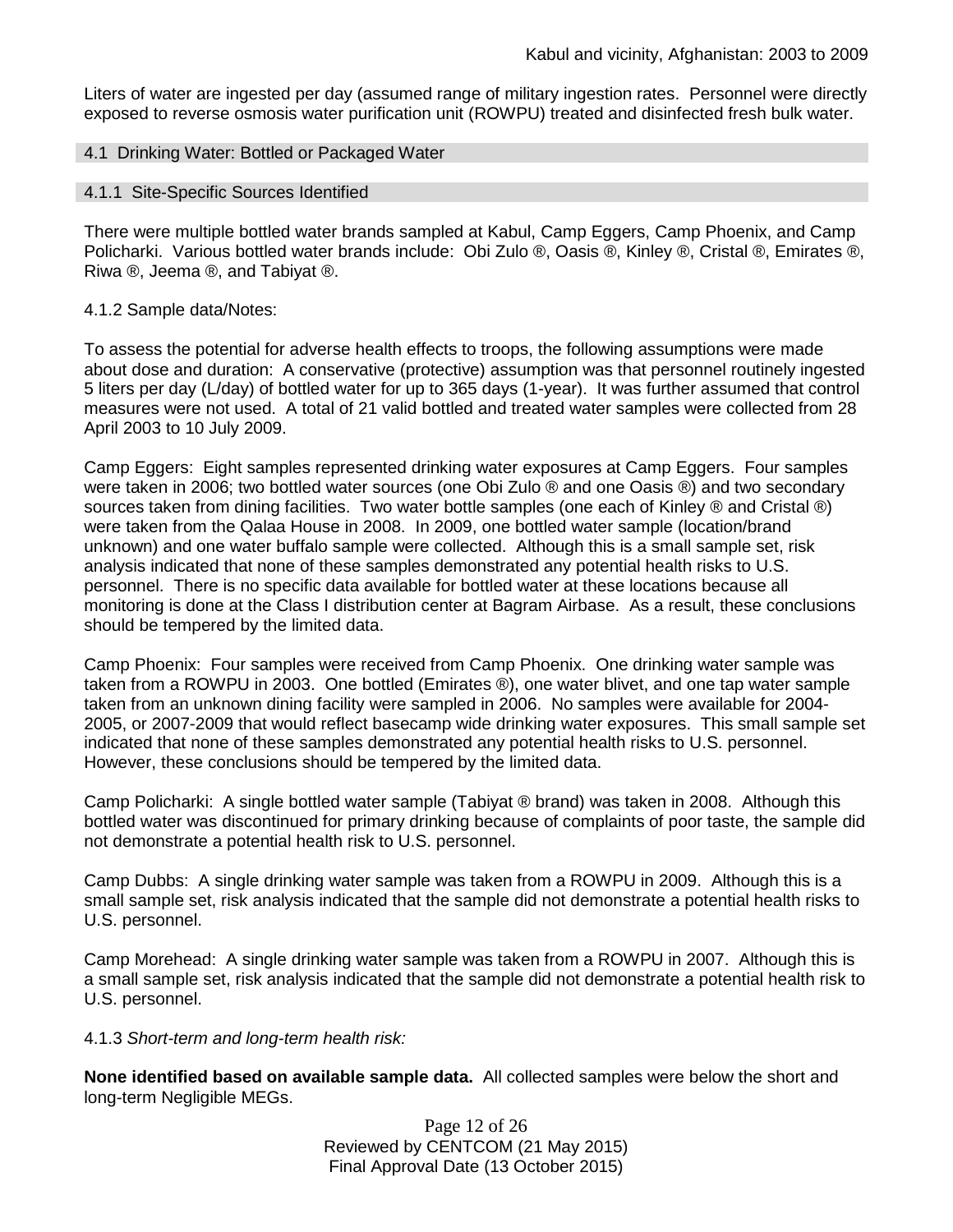### 4.2 Non-Drinking Water: Disinfected

#### 4.2.1 Site-Specific Sources Identified

Although the primary route of exposure for most microorganisms is ingestion of contaminated water, dermal exposure to some microorganisms, chemicals, and biologicals may also cause adverse health effects. Complete exposure pathways would include drinking, brushing teeth, personal hygiene, cooking, providing medical and dental care using a contaminated water supply or during dermal contact at vehicle or aircraft wash racks.

#### 4.2.2 Sample data/Notes:

To assess the potential for adverse health effects to troops the following assumptions were made about dose and duration: All U.S. personnel at this location were expected to remain at this site for approximately 1 year. A conservative (protective) assumption is that personnel routinely consumed less than 5 L/day of non-drinking water for up to 365 days (1-year). It is further assumed that control measures and/or personal protective equipment were not used. Disinfected bulk water and ROWPU samples from 10 February 2002 to 21 December 2009 were evaluated for this health risk assessment.

Camp Eggers: Based on available data, 11 samples representing non-drinking water exposures (personal hygiene, etc.) were found for this timeframe. These were from 2006 (1 sample), 2007 (2 samples), 2008 (6 samples) and 2009 (2 samples). This small sample set indicated that none of these samples demonstrated any potential health risks to U.S. personnel. No samples of this type were collected in 2003-2005. As a result, these conclusions should be tempered by the limited data.

Camp Phoenix: Based on available data, 15 samples representing non-drinking water exposures (personal hygiene, etc.) were found for this timeframe. These were from 2002 (1 sample), 2004 (1 samples), 2006 (2 samples), 2007 (4 samples), 2008 (6 samples) and 2009 (1 sample). This small sample set indicated that none of these samples demonstrated any potential health risks to U.S. personnel. No samples of this type were collected in 2003 or 2005. As a result, these conclusions should be tempered by the limited data.

Camp Kabul - ISAF (one sample), Camp Julian (three samples), KMTC (eight samples), KAIA (four samples), Camp Morehead (7 samples), Camp Policharki (one sample), Camp New Sarobi (one sample), National Military Hospital (one sample), and Camp Dubbs (one sample): No samples collected demonstrated any potential health risks to U.S. personnel.

#### 4.2.3 *Short and long-term health risks:*

**None identified based on available sample data.** All collected samples were below the short and long-term Negligible MEGs.

## **5 Military Unique**

5.1 Chemical Biological, Radiological Nuclear (CBRN) Weapons

No specific hazard sources were documented in the Defense Occupational and Environmental Health Readiness System (DOEHRS), or the Military Exposure Surveillance Library (MESL) from 01 January 2003 to 31 December 2009 (References 1 and 5).

5.2 Depleted Uranium (DU)

Page 13 of 26 Reviewed by CENTCOM (21 May 2015) Final Approval Date (13 October 2015)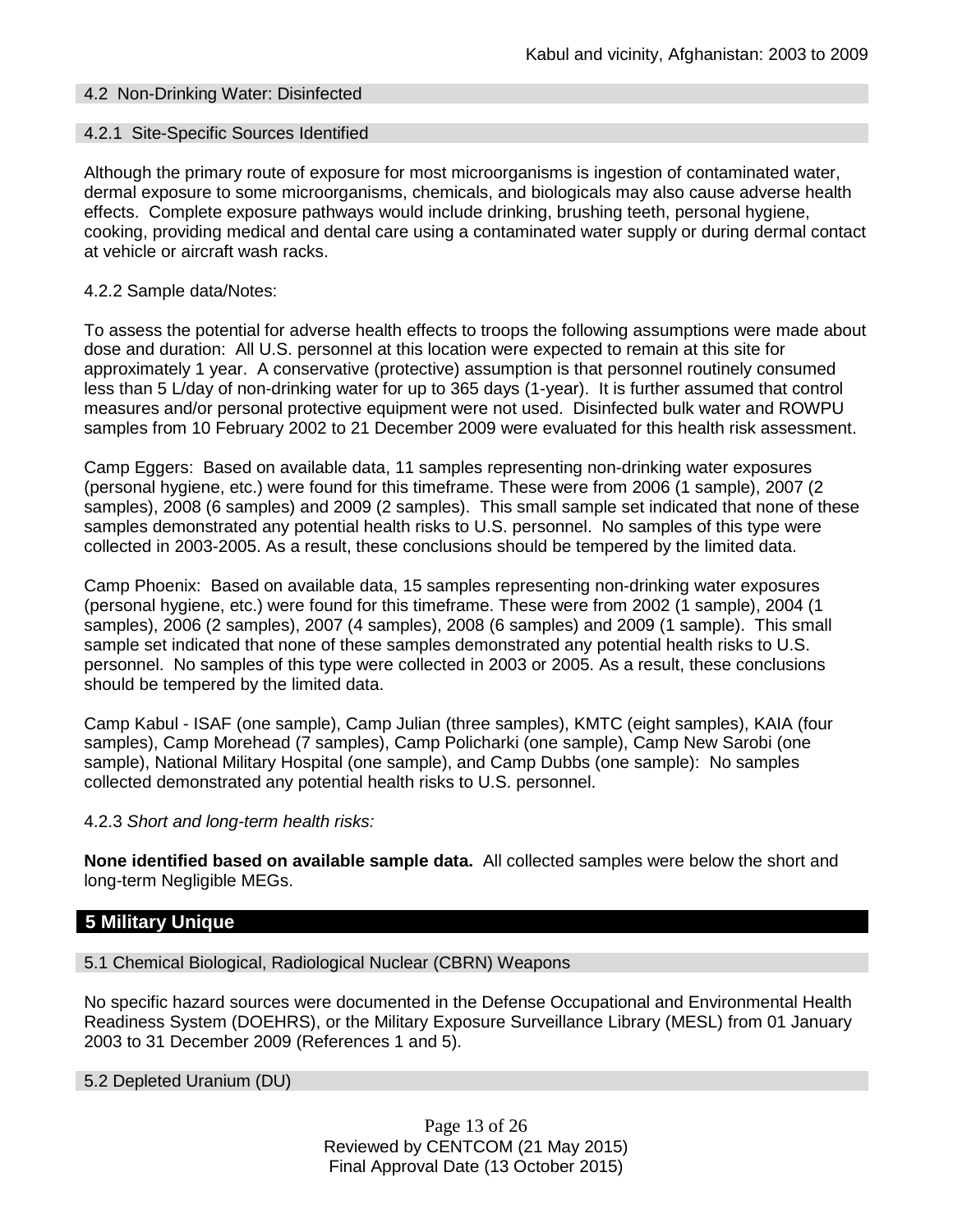No specific hazard sources were documented in the DOEHRS or MESL from 01 January 2003 to 31 December 2009 (References 1 and 5).

#### 5.3 Ionizing Radiation

No specific hazard sources were documented in the DOEHRS or MESL from 01 January 2003 to 31 December 2009 (References 1 and 5).

#### 5.4 Non-Ionizing Radiation

No specific hazard sources were documented in the DOEHRS or MESL from 01 January 2003 to 31 December 2009 (References 1 and 5).

## **6 Endemic Diseases**

This document lists the endemic diseases reported in the region, its specific health risks and severity and general health information about the diseases. USCENTCOM Modification (MOD) 12 (Reference 6) lists deployment requirements, to include immunizations and chemoprophylaxis, in effect during the timeframe of this POEMS.

## 6.1 Foodborne and Waterborne Diseases

Food borne and waterborne diseases in the area are transmitted through the consumption of local food and water. Local unapproved food and water sources (including ice) are heavily contaminated with pathogenic bacteria, parasites, and viruses to which most U.S. Service Members have little or no natural immunity. Effective host nation disease surveillance does not exist within the country. Only a small fraction of diseases are identified or reported in host nation personnel. Diarrheal diseases are expected to temporarily incapacitate a very high percentage of U.S. personnel within days if local food, water, or ice is consumed. Hepatitis A and typhoid fever infections typically cause prolonged illness in a smaller percentage of unvaccinated personnel. Vaccinations are required for DoD personnel and contractors. In addition, although not specifically assessed in this document, significant outbreaks of viral gastroenteritis (e.g., norovirus) and food poisoning (e.g., *Bacillus cereus*, *Clostridium perfringens*, *Staphylococcus*) may occur. Key disease risks are summarized below:

Mitigation strategies were in place and included consuming food and water from approved sources, vaccinations (when available), frequent hand washing, and general sanitation practices.

#### 6.1.1 *Diarrheal diseases (bacteriological)*

**High, mitigated to Low**: Diarrheal diseases are expected to temporarily incapacitate a very high percentage of personnel (potentially over 50% per month) within days if local food, water, or ice is consumed. Field conditions (including lack of hand washing and primitive sanitation) may facilitate person-to-person spread and epidemics. Typically mild disease treated in outpatient setting; recovery and return to duty in less than 72 hours with appropriate therapy. A small proportion of infections may require greater than 72 hours limited duty, or hospitalization.

#### 6.1.2 *Hepatitis A, typhoid/paratyphoid fever, and diarrhea-protozoal*

**High, mitigated to Low**: Unmitigated health risk to U.S. personnel is high year round for hepatitis A and typhoid/paratyphoid fever, and Moderate for diarrhea-protozoal. Mitigation was in place to reduce the risks to low. Hepatitis A, typhoid/paratyphoid fever, and diarrhea-protozoal disease may cause prolonged illness in a small percentage of personnel (less than 1% per month). Although much rarer,

> Page 14 of 26 Reviewed by CENTCOM (21 May 2015) Final Approval Date (13 October 2015)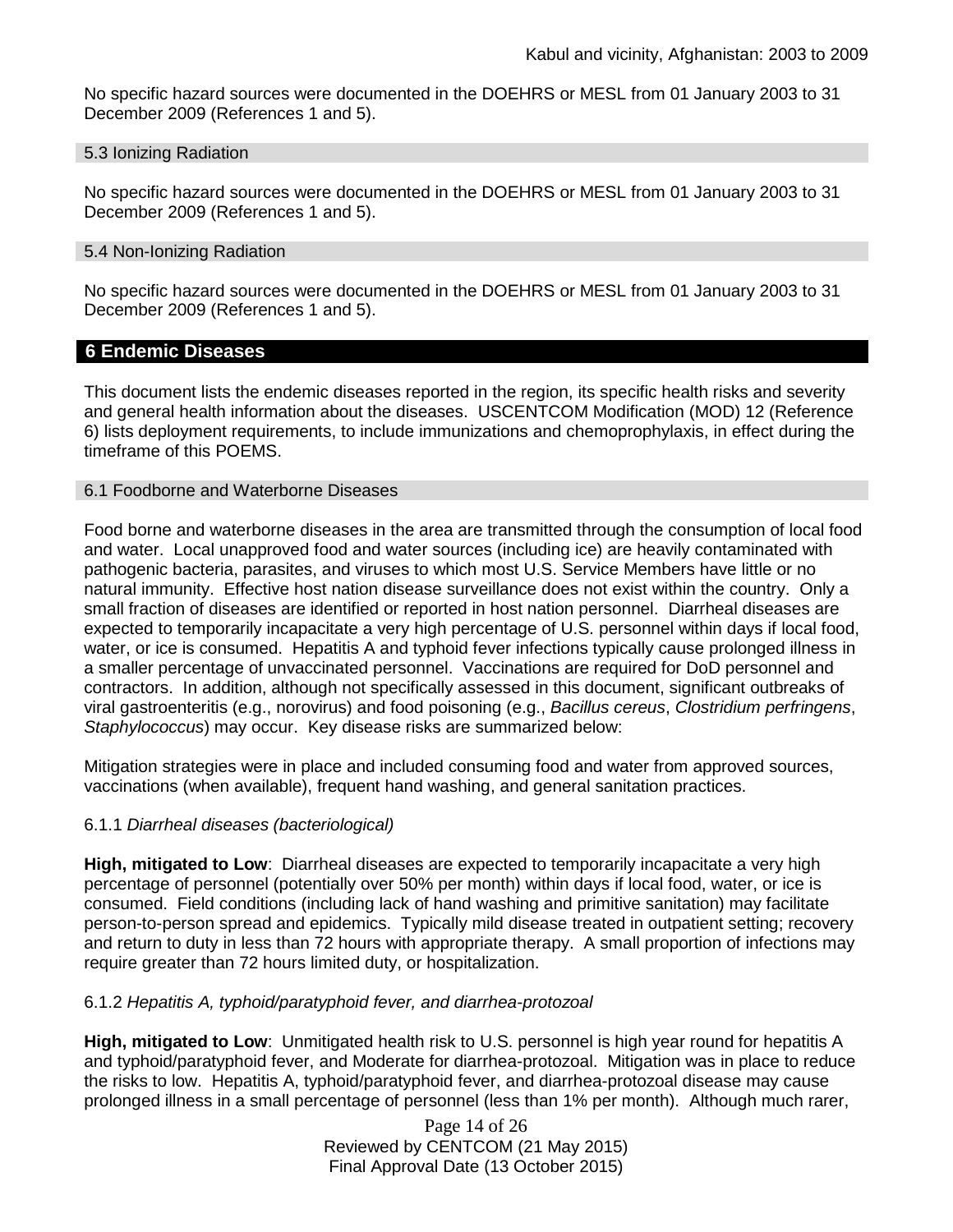other potential diseases in this area that are also considered a Moderate risk include: hepatitis E, diarrhea-cholera, and brucellosis.

### 6.1.3 *Short-term health risks:*

**Low**: The overall unmitigated short-term risk associated with food borne and waterborne diseases are considered High (bacterial diarrhea, hepatitis A, typhoid/paratyphoid fever) to Moderate (diarrheacholera, diarrhea-protozoal, brucellosis, hepatitis E) if local food or water is consumed. Preventive Medicine measures reduced the risk to Low. Confidence in the health risk estimate is medium.

### 6.1.4 *Long-term health risks:*

**None identified based on available data.** Confidence in the health risk estimate is medium.

### 6.2 Arthropod Vector-Borne Diseases

During the warmer months, the climate and ecological habitat support populations of arthropod vectors, including mosquitoes, ticks, mites, and sandflies. Significant disease transmission is sustained countrywide, including urban areas. Malaria, the major vector-borne health risk in Afghanistan, is capable of debilitating a high percentage of personnel for up to a week or more. Mitigation strategies were in place and included proper wear of treated uniforms, application of repellent to exposed skin, and use of bed nets and chemoprophylaxis (when applicable). Additional methods included the use of pesticides, reduction of pest/breeding habitats, and engineering controls.

### 6.2.1 *Malaria*

**High, mitigated to Low.** Potential unmitigated risk to U.S. personnel is High during warmer months (typically April through November) but reduced to low with mitigation measures. Malaria incidents are often associated with the presence of agriculture activity, including irrigation systems and standing water, which provide breeding habitats for vectors. A small number of cases may occur among personnel exposed to mosquito (Anopheles spp.) bites. Malaria incidents may cause debilitating febrile illness typically requiring 1 to 7 days of inpatient care, followed by return to duty. Severe cases may require intensive care or prolonged convalescence.

## 6.2.2 *Leishmaniasis*

**Moderate, mitigated to Low**: The disease risk is Moderate during the warmer months when sandflies are most prevalent, but reduced to low with mitigation measures. Leishmaniasis is transmitted by sand flies. There are two forms of the disease; cutaneous (acute form) and visceral (a more latent form of the disease). The leishmaniasis parasites may survive for years in infected individuals and this infection may go unrecognized by physicians in the U.S. when infections become symptomatic years later. Cutaneous infection is unlikely to be debilitating, though lesions may be disfiguring. Visceral leishmaniasis disease can cause severe febrile illness which typically requires hospitalization with convalescence over 7 days.

## 6.2.3 *Crimean-Congo hemorrhagic fever*

**Moderate, mitigated to Low**: Unmitigated risk is moderate, but reduced to low with mitigation measures. Crimean-Congo hemorrhagic fever occurs in rare cases (less than 0.1% per month attack rate in indigenous personnel) and is transmitted by tick bites or occupational contact with blood or secretions from infected animals. The disease typically requires intensive care with fatality rates from 5% to 50%.

> Page 15 of 26 Reviewed by CENTCOM (21 May 2015) Final Approval Date (13 October 2015)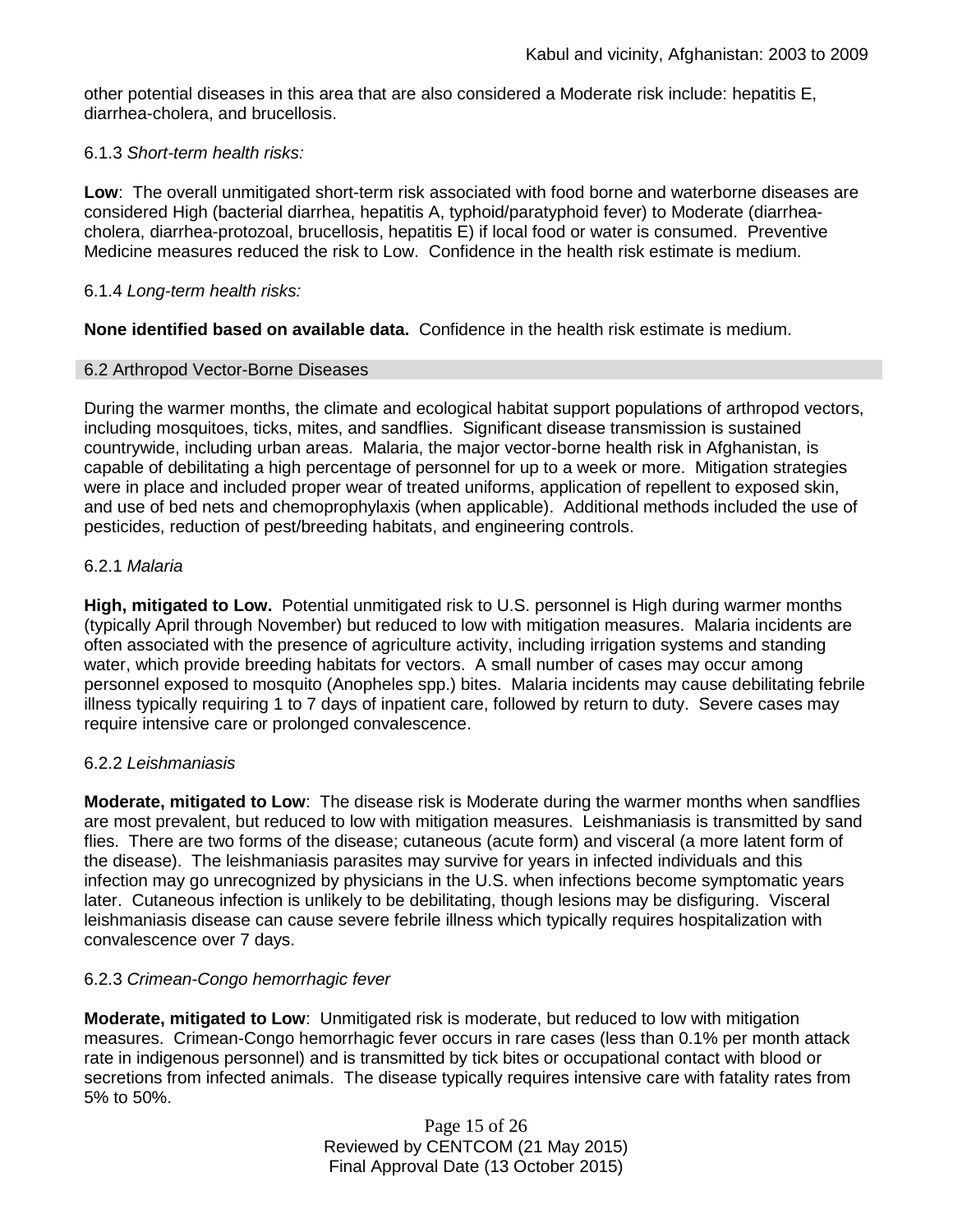## 6.2.4 *Sandfly fever*

**Moderate, mitigated to Low**: Sandfly fever has a Moderate risk with potential disease rates from 1% to 10% per month under worst case conditions. Mitigation measures reduced the risk to low. The disease is transmitted by sandflies and occurs more commonly in children though adults are still at risk. Sandfly fever disease typically resulted in debilitating febrile illness requiring 1 to 7 days of supportive care followed by return to duty.

## 6.2.5 *Plague*

**Low:** Potential health risk to U.S. personnel is Low year round. Bubonic plague typically occurred as sporadic cases among people who come in contact with wild rodents and their fleas during work, hunting, or camping activities. Outbreaks of human plague are rare and typically occur in crowded urban settings associated with large increases in infected commensal rats (*Rattus rattus*) and their flea populations. Some untreated cases of bubonic plague may develop into secondary pneumonic plague. Respiratory transmission of pneumonic plague is rare but has the potential to cause significant outbreaks. Close contact is usually required for transmission. In situations where respiratory transmission of plague is suspected, weaponized agent must be considered. Extremely rare cases (less than 0.01% per month attack rate) could occur. Incidence could result in potentially severe illness which may require more than 7 days of hospitalization and convalescence.

## 6.2.6 *Typhus-miteborne (scrub typhus)*

**Moderate, mitigated to Low:** Potential health risk to U.S. personnel is Moderate during warmer months (typically March through November) when vector activity is highest. Mitigation measures reduced the risk to low. Mite-borne typhus is a significant cause of febrile illness in local populations with rural exposures in areas where the disease is endemic. Large outbreaks have occurred when non-indigenous personnel such as military forces enter areas with established local transmission. The disease is transmitted by the larval stage of trombiculid mites (chiggers), which are typically found in areas of grassy or scrubby vegetation, often in areas which have undergone clearing and regrowth. Habitats may include sandy beaches, mountain deserts, cultivated rice fields, and rain forests. Although data are insufficient to assess potential disease rates, attack rates can be very high (over 50%) in groups of personnel exposed to heavily infected "mite islands" in focal areas. The disease can cause debilitating febrile illness typically requiring 1 to 7 days of inpatient care, followed by return to duty.

## 6.2.7 *West Nile fever*

**Low**: West Nile fever is present. The disease is maintained by the bird population and transmitted to humans via mosquito vector. Typically, infections in young, healthy adults were asymptomatic although fever, headache, tiredness, body aches (occasionally with a skin rash on trunk of body), and swollen lymph glands can occurred. This disease is associated with a low risk estimate.

#### 6.2.8 *Short -term health risks:*

**Low to Moderate:** Low for, the plague, malaria, and West Nile fever and Moderate for leishmaniasiscutaneous (acute), Crimean-Congo hemorrhagic fever, sandfly fever, typhus-miteborne. Health risk is reduced to low by proper wear of the uniform, application of repellent to exposed skin, and appropriate chemoprophylaxis. Confidence in health risk estimate was medium.

> Page 16 of 26 Reviewed by CENTCOM (21 May 2015) Final Approval Date (13 October 2015)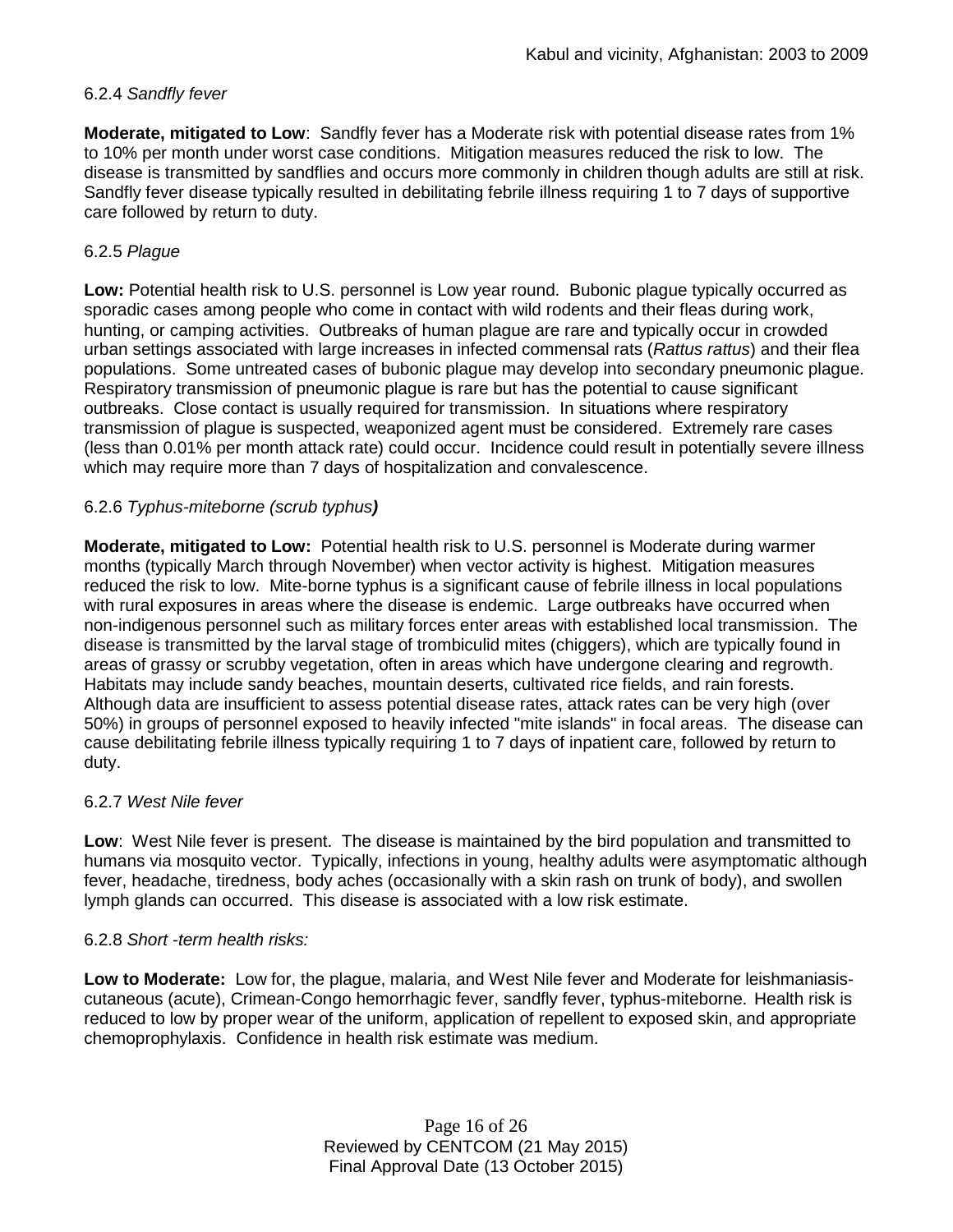### 6.2.9 *Long-term health risks:*

**Low:** Low for leishmaniasis-visceral (chronic). Risk is reduced to Low by proper wear of the uniform and application of repellent to exposed skin. Confidence in the risk estimate is medium.

#### 6.3 Water Contact Diseases

Operations or activities that involve extensive water contact may result in personnel being temporarily debilitated with leptospirosis in some locations. Leptospirosis health risk typically increases during flooding. In addition, although not specifically assessed in this document, bodies of surface water are likely to be contaminated with human and animal waste. Activities such as wading or swimming may result in exposures to enteric diseases such as diarrhea and hepatitis via incidental ingestion of water. Prolonged water contact also may lead to the development of a variety of potentially debilitating skin conditions such as bacterial or fungal dermatitis. Mitigation strategies were in place and included avoiding water contact and recreational water activities, proper wear of uniform (especially footwear), and protective coverings for cuts/abraded skin.

### 6.3.1 *Leptospirosis*

**Moderate, mitigated to Low**: Human infections occur seasonally (typically April through November) through exposure to water or soil contaminated by infected animals and is associated with wading, and swimming in contaminated, untreated open water. The occurrence of flooding after heavy rainfall facilitates the spread of the organism because as water saturates the environment leptospirosis present in the soil passes directly into surface waters. Leptospirosis can enter the body through cut or abraded skin, mucous membranes, and conjunctivae. Infection may also occur from ingestion of contaminated water. The acute, generalized illness associated with infection may mimic other tropical diseases (for example, dengue fever, malaria, and typhus), and common symptoms include fever, chills, myalgia, nausea, diarrhea, cough, and conjunctival suffusion. Manifestations of severe disease can include jaundice, renal failure, hemorrhage, pneumonitis, and hemodynamic collapse. Recreational activities involving extensive water contact may result in personnel being temporarily debilitated with leptospirosis. Incidence could result in debilitating febrile illness typically requiring 1 to 7 days of inpatient care, followed by return to duty; some cases may require prolonged convalescence. This disease is associated with a Moderate health risk estimate.

#### 6.3.2 *Short-term health risks:*

**Low:** Unmitigated Health risk of leptospirosis is Moderate during warmer months. Mitigation measures reduce the risk to Low. Confidence in the health risk estimate is medium.

#### 6.3.3 *Long-term health risks:*

**None identified based on available data.** Confidence in the health risk estimate is medium.

#### 6.4 Respiratory Diseases

Although not specifically assessed in this document, deployed U.S. forces may be exposed to a wide variety of common respiratory infections in the local population. These include influenza, pertussis, viral upper respiratory infections, viral and bacterial pneumonia, and others. The U.S. military populations living in close-quarter conditions are at risk for substantial person-to-person spread of respiratory pathogens. Influenza is of particular concern because of its ability to debilitate large numbers of unvaccinated personnel for several days. Mitigation strategies were in place and included routine medical screenings, vaccination, enforcing minimum space allocation in housing units,

> Page 17 of 26 Reviewed by CENTCOM (21 May 2015) Final Approval Date (13 October 2015)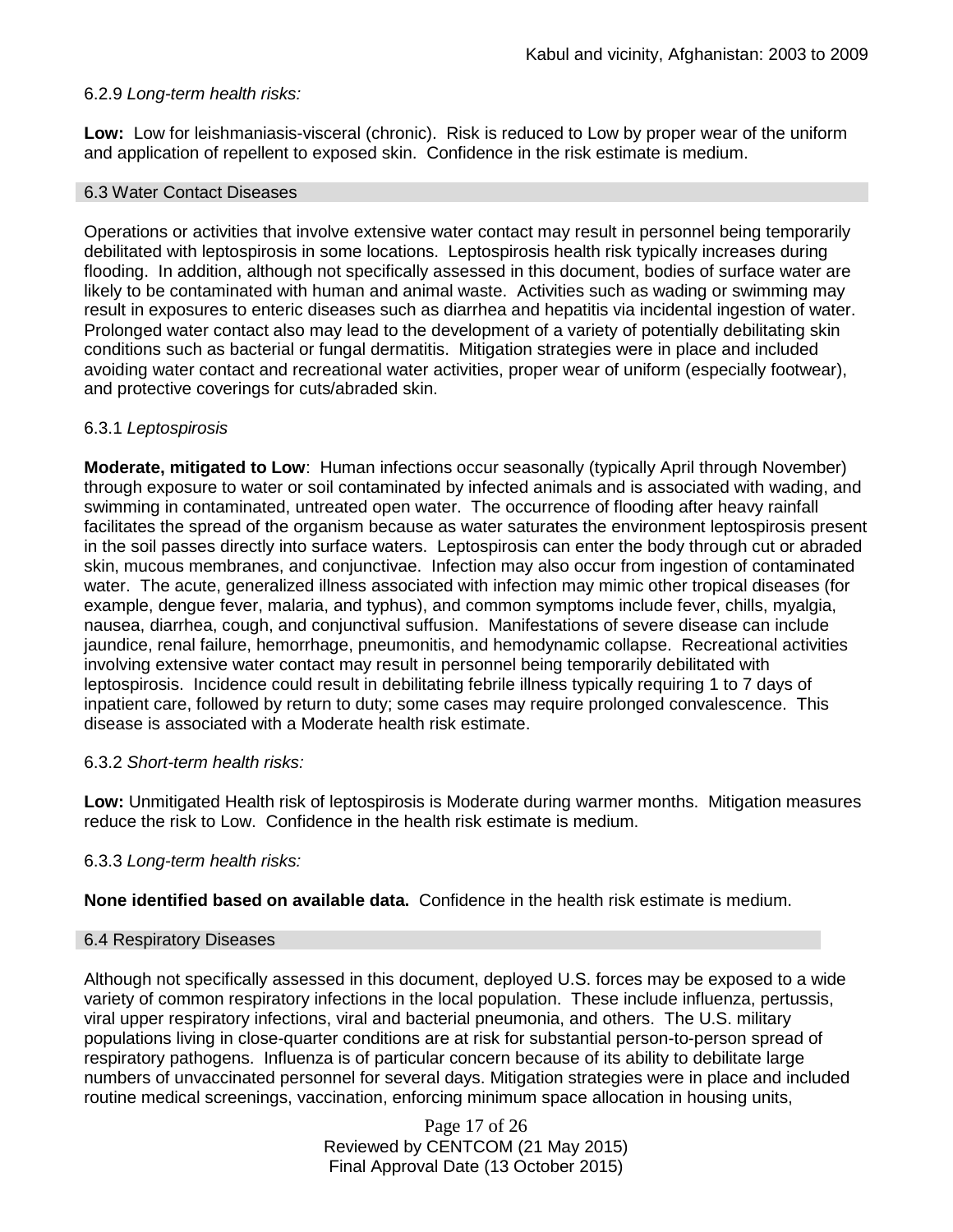implementing head-to-toe sleeping in crowded housing units, implementation of proper personal protective equipment (PPE) when necessary for healthcare providers and detention facility personnel.

## 6.4.1 *Tuberculosis (TB)*

**Moderate, mitigated to Low:** Potential health risk to U.S. personnel is Moderate, mitigated to Low, year round. Transmission typically requires close and prolonged contact with an active case of pulmonary or laryngeal TB, although it also can occur with more incidental contact. The Army Surgeon General has defined increased risk in deployed Soldiers as indoor exposure to locals or third country nationals of greater than one hour per week in a highly endemic active TB region. Additional mitigation included active case isolation in negative pressure rooms, where available.

## 6.4.2 *Meningococcal meningitis*

**Low:** Meningococcal meningitis poses a Low risk and is transmitted from person to person through droplets of respiratory or throat secretions. Close and prolonged contact facilitates the spread of this disease. Meningococcal meningitis is potentially a very severe disease typically requiring intensive care; fatalities may occur in 5-15% of cases.

### 6.4.3 *Short-term health risks:*

**Low:** Moderate (TB) to Low (for meningococcal meningitis). Overall risk was reduced to Low with mitigation measures. Confidence in the health risk estimate is medium.

## 6.4.4 *Long-term health risks:*

**None identified based on available data.** Tuberculosis is evaluated as part of the post deployment health assessment (PDHA). A TB skin test is required post-deployment if potentially exposed and is based upon individual service policies.

#### 6.5 Animal-Contact Diseases

#### 6.5.1 *Rabies*

**Moderate, mitigated to Low:** Rabies posed a year-round moderate risk. Occurrence in local animals was well above U.S. levels due to the lack of organized control programs. Dogs are the primary reservoir of rabies in Afghanistan, and a frequent source of human exposure. Rabies is transmitted by exposure to the virus-laden saliva of an infected animal, typically through bites, but could occur from scratches contaminated with the saliva. A U.S. Army Soldier stationed in Afghanistan died of rabies on 31 August 2011 (Reference 7). Laboratory results indicated the Soldier was infected from contact with a dog while deployed. Although the vast majority (>99%) of persons who develop rabies disease will do so within a year after a risk exposure, there have been rare reports of individuals presenting with rabies disease up to six years or more after their last known risk exposure. Mitigation strategies included command emphasis of CENTCOM GO 1B, reduction of animal habitats, active pest management programs, and timely treatment of feral animal scratches/bites.

## 6.5.2 *Anthrax*

**Moderate, mitigated to Low:** Anthrax cases are rare in indigenous personnel, and pose a Low risk to U.S. personnel. Anthrax is a naturally occurring infection; cutaneous anthrax is transmitted by direct contact with infected animals or carcasses, including hides. Eating undercooked infected meat may result in contracting gastrointestinal anthrax. Pulmonary anthrax is contracted through inhalation of

> Page 18 of 26 Reviewed by CENTCOM (21 May 2015) Final Approval Date (13 October 2015)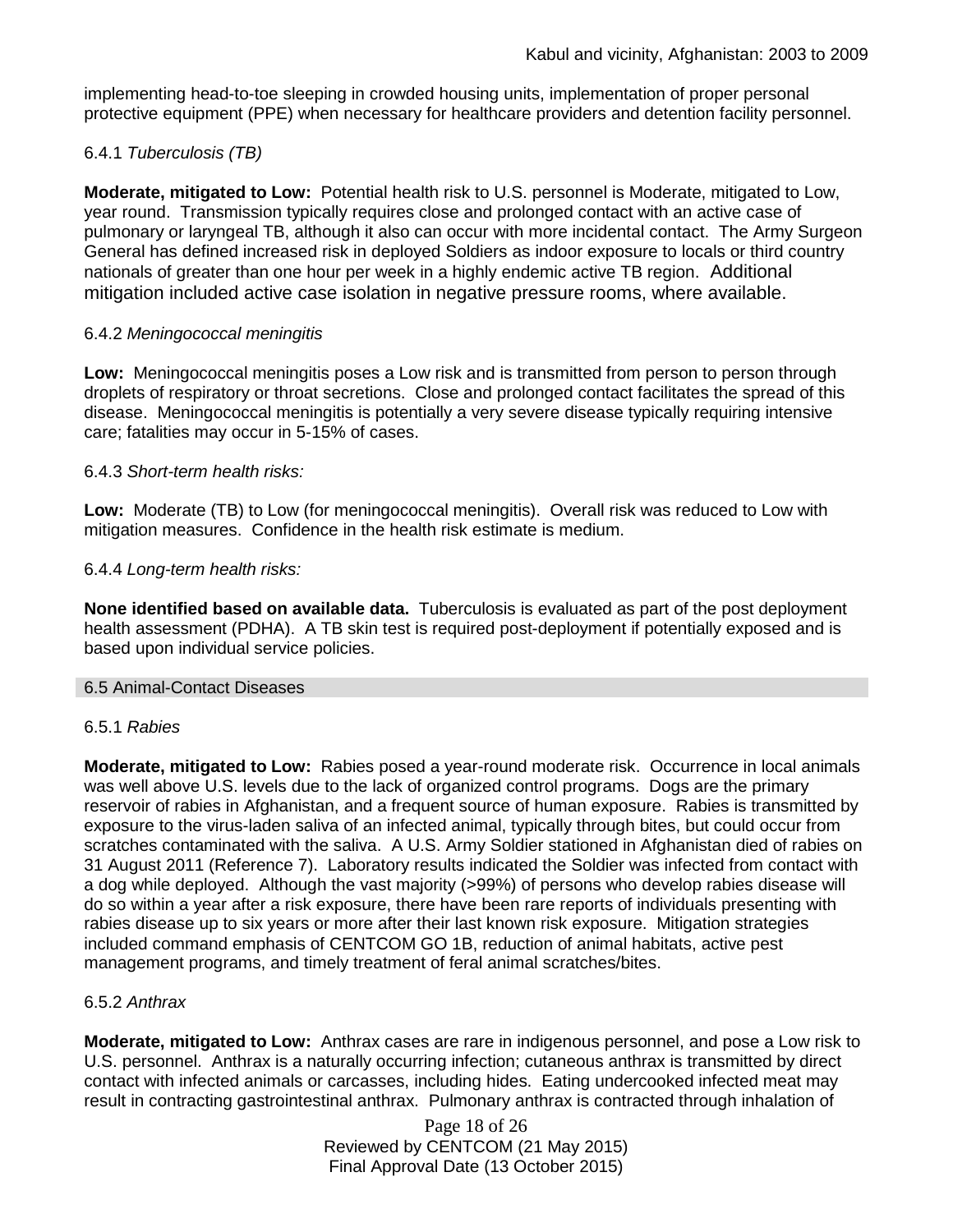spores and is extremely rare. Mitigation measures included consuming approved food sources, proper food preparation and cooking temperatures, avoidance of animals and farms, dust abatement when working in these areas, vaccinations, and proper PPE for personnel working with animals.

## 6.5.3 *Q-Fever*

**Moderate, mitigated to Low:** Potential health risk to U.S. personnel is Moderate, but mitigated to Low, year round. Rare cases are possible among personnel exposed to aerosols from infected animals, with clusters of cases possible in some situations. Significant outbreaks (affecting 1-50%) can occur in personnel with heavy exposure to barnyards or other areas where animals are kept. Unpasteurized milk may also transmit infection. The primary route of exposure is respiratory, with an infectious dose as low as a single organism. Incidence could result in debilitating febrile illness, sometimes presenting as pneumonia, typically requiring 1 to 7 days of inpatient care followed by return to duty. Mitigation strategies in place as listed in paragraph 6.5.2 except for vaccinations.

## 6.5.4 *H5N1 avian influenza*

**Low:** Potential health risk to U.S. personnel is Low. Although H5N1 avian influenza (AI) is easily transmitted among birds, bird-to-human transmission is extremely inefficient. Human-to-human transmission appears to be exceedingly rare, even with relatively close contact. Extremely rare cases (less than 0.01% per month attack rate) could occur. Incidence could result in very severe illness with fatality rate higher than 50 percent in symptomatic cases. Mitigation strategies included avoidance of birds/poultry and proper cooking temperatures for poultry products.

## 6.5.5 *Short-term health risks:*

**Low:** The short-term unmitigated risk is Moderate for rabies, anthrax, and Q-fever to Low for H5N1 avian influenza. Mitigation measures reduced the overall risk to Low.Confidence in risk estimate is medium.

## 6.5.6 *Long-term health risks:*

**Low:** A Low long term risk exists for rabies because, in rare cases, the incubation period for rabies can be several years.

## **7 Venomous Animal/Insect**

All information was taken directly the Armed Forces Pest Management Board (Reference 8) and the Clinical Toxinology Resources web site from the University of Adelaide, Australia (Reference 9). The species listed below have home ranges that overlap the location of Kabul and vicinity, and may present a health risk if they are encountered by personnel. See Section 9 for more information about pesticides and pest control measures.

## 7.1 Spiders

• *Latrodectus dahlia* (widow spider): Severe envenoming possible, potentially lethal. However, venom effects are mostly minor and even significant envenoming is unlikely to be lethal.

## 7.2 Scorpions

*• Mesobuthus caucasicus, Mesobuthus eupeus, Mesobuthus macmahoni, Orthochirus afghanus,*

Page 19 of 26 Reviewed by CENTCOM (21 May 2015) Final Approval Date (13 October 2015)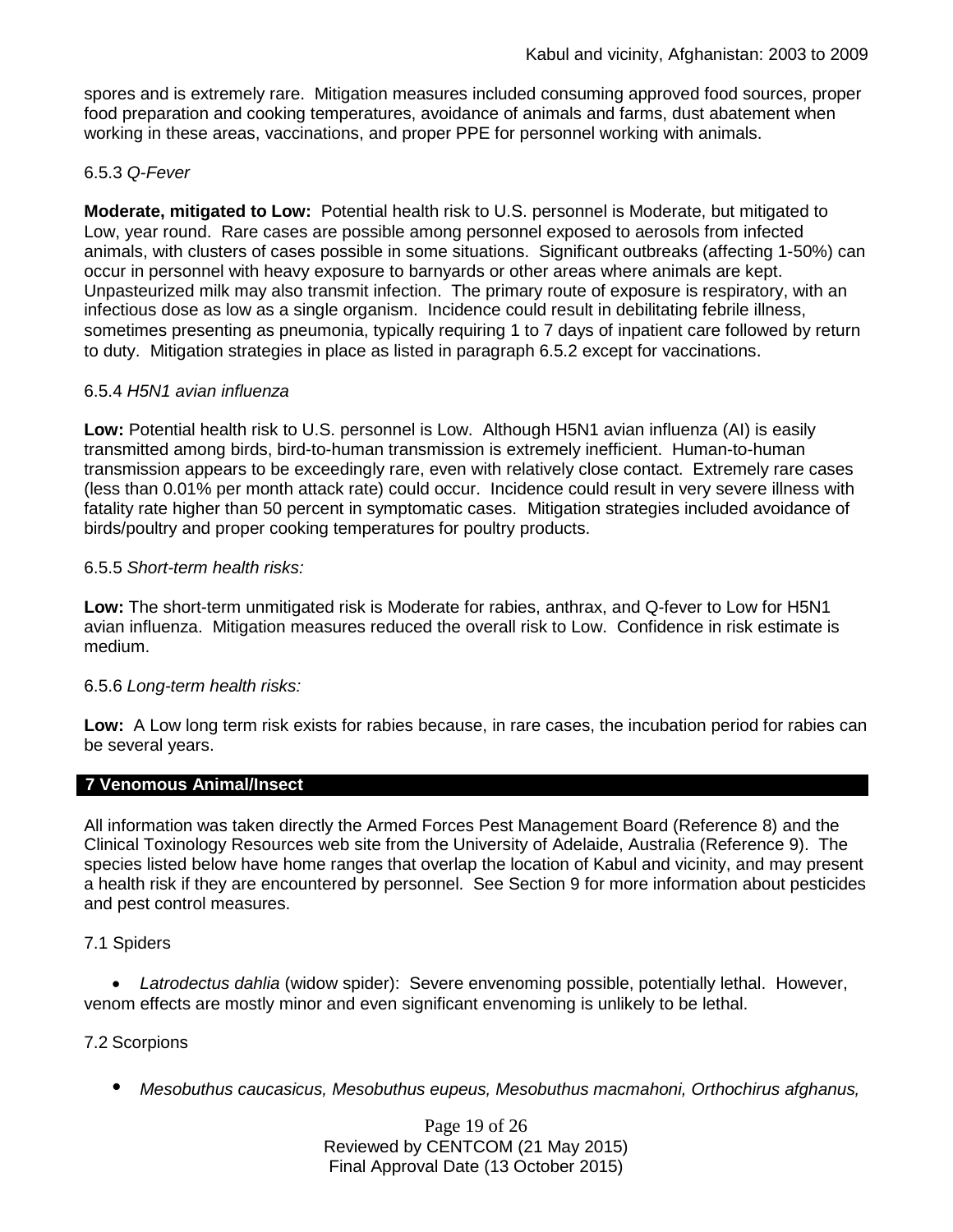*Orthochirus. Jalalabadensis, Orthochirus pallidus, Orthochirus samrchelsis*: There are a number of dangerous Buthid scorpions, but there are also some known to cause minimal effects only. Without clinical data it is unclear where these species fit within that spectrum.

*• Hottentotta alticola*, and *Hottentotta saulcyi*: Moderate envenoming possible but unlikely to prove lethal. Stings by these scorpions are likely to cause only short lived local effects, such as pain, without systemic effects.

*• Scorpiops afghanus*: Mild envenoming only, not likely to prove lethal. Stings by these scorpions are likely to cause only short lived local effects, such as pain, without systemic effects.

### 7.3 Snakes

• *Gloydius halys* (Haly's pit viper): Severe envenoming possible, potentially lethal. Bites may cause moderate to severe coagulopathy and haemorrhagins causing extensive bleeding.

• *Hemorrhis ravergieri* (mountain racer): Unlikely to cause significant envenoming. Bites require symptomatic treatment only.

• *Macrovipera lebetina obtusa* (Lebetine viper), *and Macrovipera lebetina turanica* (*Turan bluntnosed viper*): Severe envenoming possible, potentially lethal. Bites may cause mild to severe local effects, shock & coagulopathy.

• *Naja oxiana* (Oxus cobra): Severe envenoming possible, potentially lethal. Bites can cause systemic effects, principally flaccid paralysis.

• *Platyceps rhodorachis* (Jan's desert racer): Mild envenoming only, not likely to prove lethal. Requires symptomatic treatment only.

#### 7.4 *Short-term health risk:*

**Low:** If encountered, effects of venom vary with species from mild localized swelling (e.g. widow spider) to potentially lethal effects (e.g., Haly's Pit Viper). See effects of venom above. Mitigation strategies included avoiding contact, proper wear of uniform (especially footwear), and timely medical treatment. Confidence in the health risk estimate is low (Reference 4, Table 3-6).

7.5 *Long-term health risk:*

## **None identified.**

## **8 Heat/Cold Stress**

#### 8.1 Heat

Precipitation is concentrated in the winter (snow) and spring months. Summers are long and hot (temperatures range from 58 degrees Fahrenheit (°F) to 90 °F) but have very low humidity. Fall (October and November) is warm and dry. Winters are cold but short, lasting from December to March (temperature range: 19 °F to 40 °F). Spring in Kabul starts in late March and is the wettest time of the year (average rainfall for March is 3 inches). Work intensity and clothing/equipment worn pose greater health risk of heat stress/injury than environmental factors alone (Reference 9). Managing risk of hot weather operations included monitoring work/rest periods, proper hydration, and taking individual risk

Page 20 of 26 Reviewed by CENTCOM (21 May 2015) Final Approval Date (13 October 2015)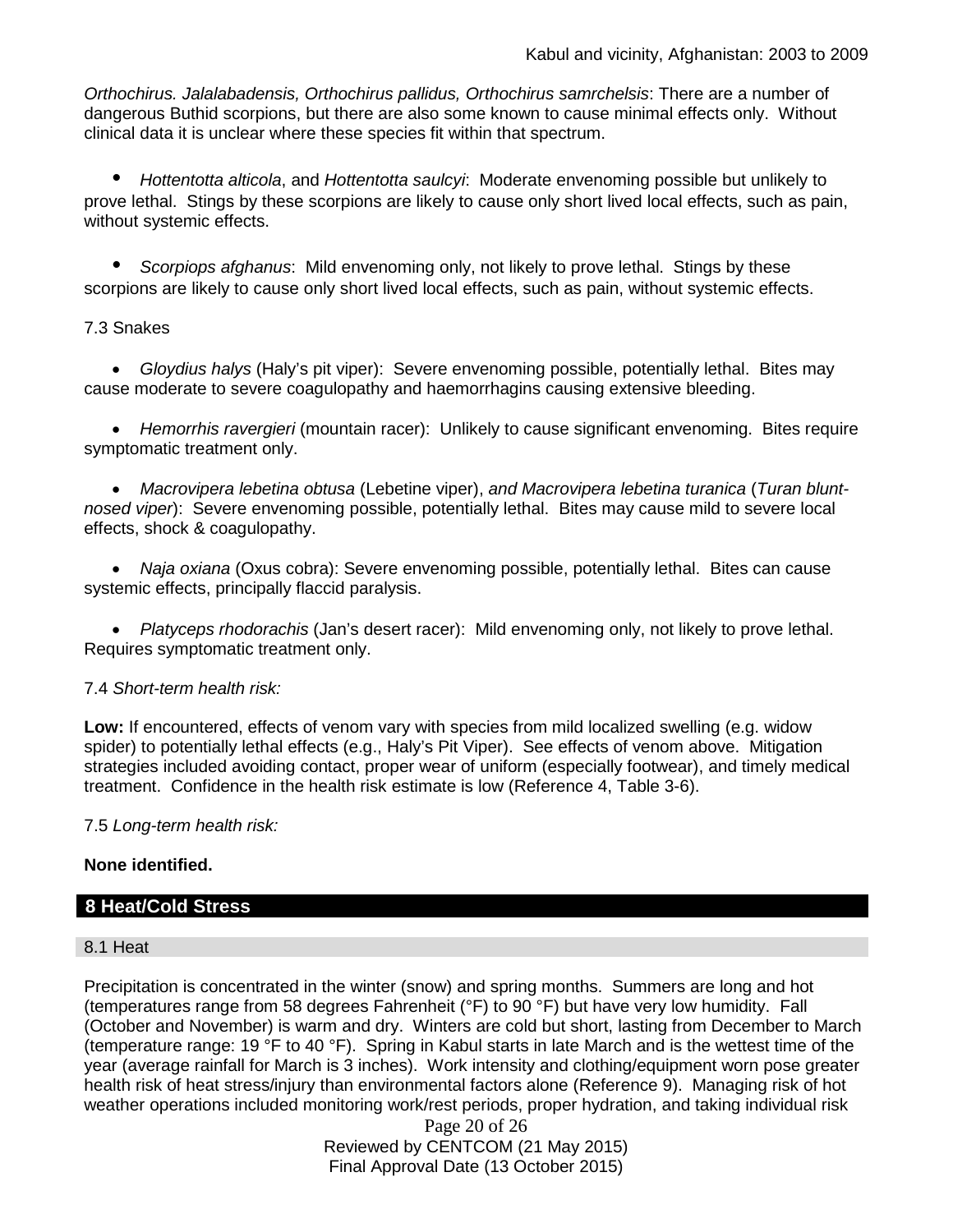factors (e.g., acclimation, weight, and physical conditioning) into consideration. Risk of heat stress/injury was reduced with preventive measures

### 8.1.1 *Short-term health risk:*

**Low to High, mitigated to Low:** The risk of heat injury was reduced to low through preventive measures such as work/rest cycles, proper hydration and nutrition, and monitoring Wet Bulb Globe Temperature (WBGT). Risk of heat injury in unacclimatized or susceptible populations (older, previous history of heat injury, poor physical condition, underlying medical/health conditions), and those under operational constraints (equipment, PPE, vehicles) is High from June - September, Moderate from April – May and October – November, and Low from December – March. Confidence in the health risk estimate is low (Reference 4, Table 3-6).

### 8.1.2 *Long-term health risk:*

**Low:** The long-term risk is Low. However, the risk may be greater for certain susceptible persons– those older (i.e., greater than 45 years), in lesser physical shape, or with underlying medical/health conditions. Long-term health implications from heat injuries are rare but may occur, especially from more serious injuries such as heat stroke. It is possible that high heat in conjunction with various chemical exposures may increase long-term health risks, though specific scientific evidence is not conclusive. Confidence in these risk estimates is medium (Reference 4, Table 3-6).

#### 8.2 Cold

## 8.2.1 *Short-term and health risks:*

Winter (December - March) mean daily minimum temperatures range from 19 °F to 40 °F. Because even on warm days a significant drop in temperature after sunset by as much as 40 °F can occur, there is a risk of cold stress/injury from December – March. The risk assessment for Non-Freezing Cold Injuries (NFCI), such as chilblain, trench foot, and hypothermia, is Low based on historical temperature and precipitation data. Frostbite is unlikely to occur because temperatures rarely drop below freezing. However, personnel may encounter significantly lower temperatures during field operations at higher altitudes. As with heat stress/injuries, cold stress/injuries are largely dependent on operational and individual factors instead of environmental factors alone (Reference 10).

**Low:** The health risk of cold injury is Low. Confidence in the health risk estimate is medium.

#### 8.2.2 *Long-term health risk:*

**Low:** The health risk of cold injury is Low. Confidence in the health risk estimate is high.

## **9 Noise**

#### 9.1 Continuous

No continuous noise evaluations were conducted.

9.1.1 *Short and long-term health risks:*

## **Not evaluated**

9.2 Impulse

Page 21 of 26 Reviewed by CENTCOM (21 May 2015) Final Approval Date (13 October 2015)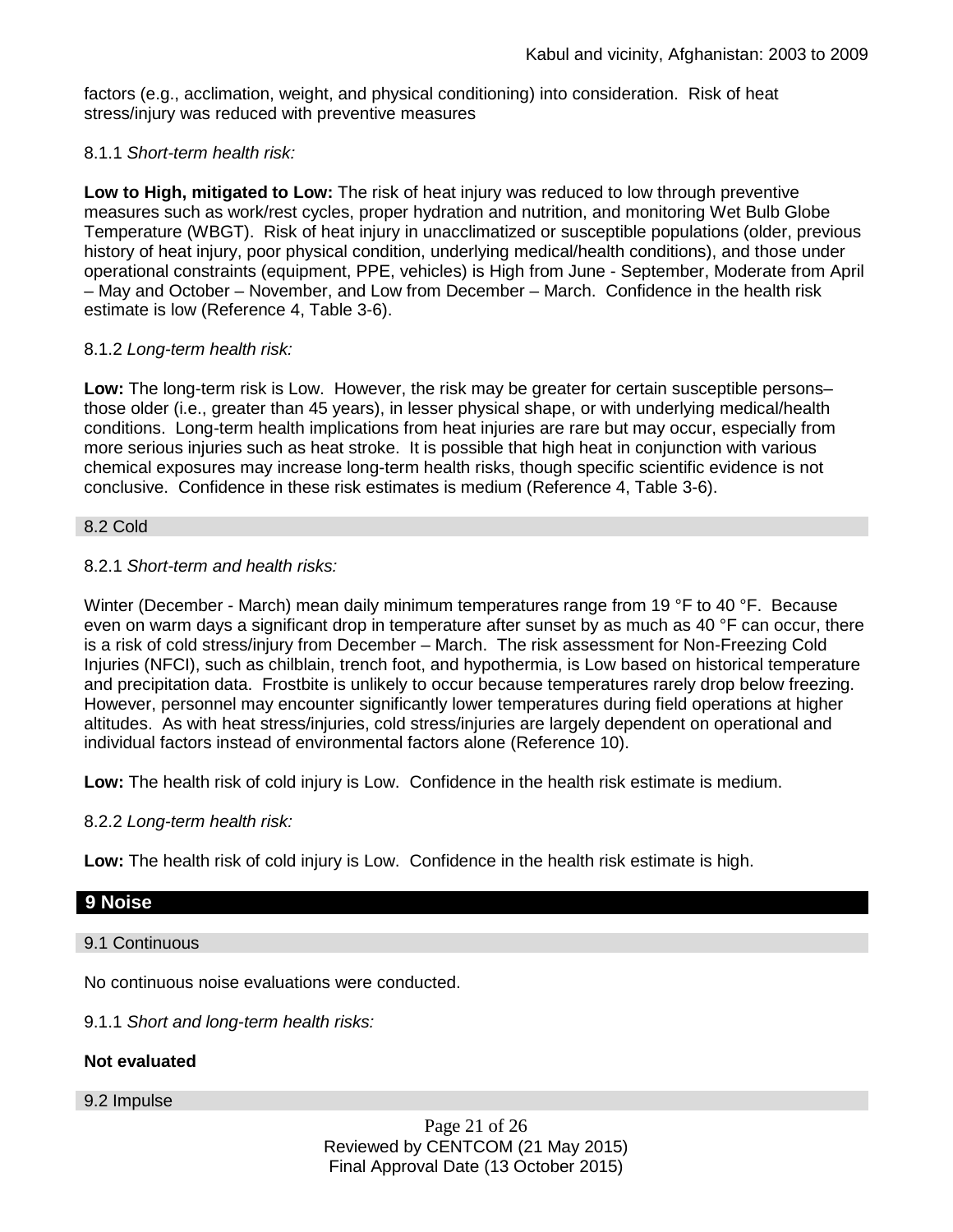No impulse noise evaluations were conducted.

9.2.1 *Short-term and long-term health risks:*

## **Not evaluated**.

## **10 Unique Incidents/Concerns**

#### 10.1 Potential environmental contamination sources

DoD personnel are exposed to various chemical, physical, ergonomic, and biological hazards in the course of performing their mission. These types of hazards depend on the mission of the unit and the operations and tasks which the personnel are required to perform to complete their mission. The health risk associated with these hazards depends on a number of elements including what materials are used, how long the exposure last, what is done to the material, the environment where the task or operation is performed, and what controls are used. The hazards can include exposures to heavy metal particulates (e.g., lead, cadmium, manganese, chromium, and iron oxide), solvents, fuels, oils, and gases (e.g., carbon monoxide, carbon dioxide, oxides of nitrogen, and oxides of sulfur). Most of these exposures occur when performing maintenance task such as painting, grinding, welding, engine repair, or movement through contaminated areas. Exposures to these occupational hazards can occur through inhalation (air), skin contact, or ingestion; however exposures through air are generally associated with the highest health risk.

#### 10.2 Waste Sites/Waste Disposal

There was very limited information about solid waste management in U.S. portions of the joint camps. The prevailing solid waste management issues included a lack of lids for trash cans in food preparation areas, and dumpsters being left open and/or not cleaned regularly. The dumpsters had no plugged drains to allow cleaning. There was no information about how wastes were disposed of at either camp, such as by landfilling or burning.

10.2.1 *Short-term and long-term risks:* 

**Moderate**: Confidence in the health risk assessment is medium (Reference 4, Table 3-6).

## 10.3 Fuel/petroleum products/industrial chemical spills

There are aboveground storage tanks on Camp Phoenix, 35 thousand (K) Liter mogas and 25 K Liter diesel. No fuel/petroleum products or chemical spills were noted in the environmental Baseline survey.

10.3.1 *Short-term and long-term risks:* 

**Low:** Confidence in the health risk assessment is low (Reference 4, Table 3-6).

#### 10.4 Pesticides/Pest Control:

The health risk of exposure to pesticide residues is considered within the framework of typical residential exposure scenarios, based on the types of equipment, techniques, and pesticide products that have been employed, such as enclosed bait stations for rodenticides, various handheld equipment for spot treatments of insecticides and herbicides, and a number of ready-to-use (RTU) methods such as aerosol cans and baits. The control of rodents required the majority of pest management inputs, with the acutely toxic rodenticides staged as solid formulation lethal baits placed in tamper-resistant bait

> Page 22 of 26 Reviewed by CENTCOM (21 May 2015) Final Approval Date (13 October 2015)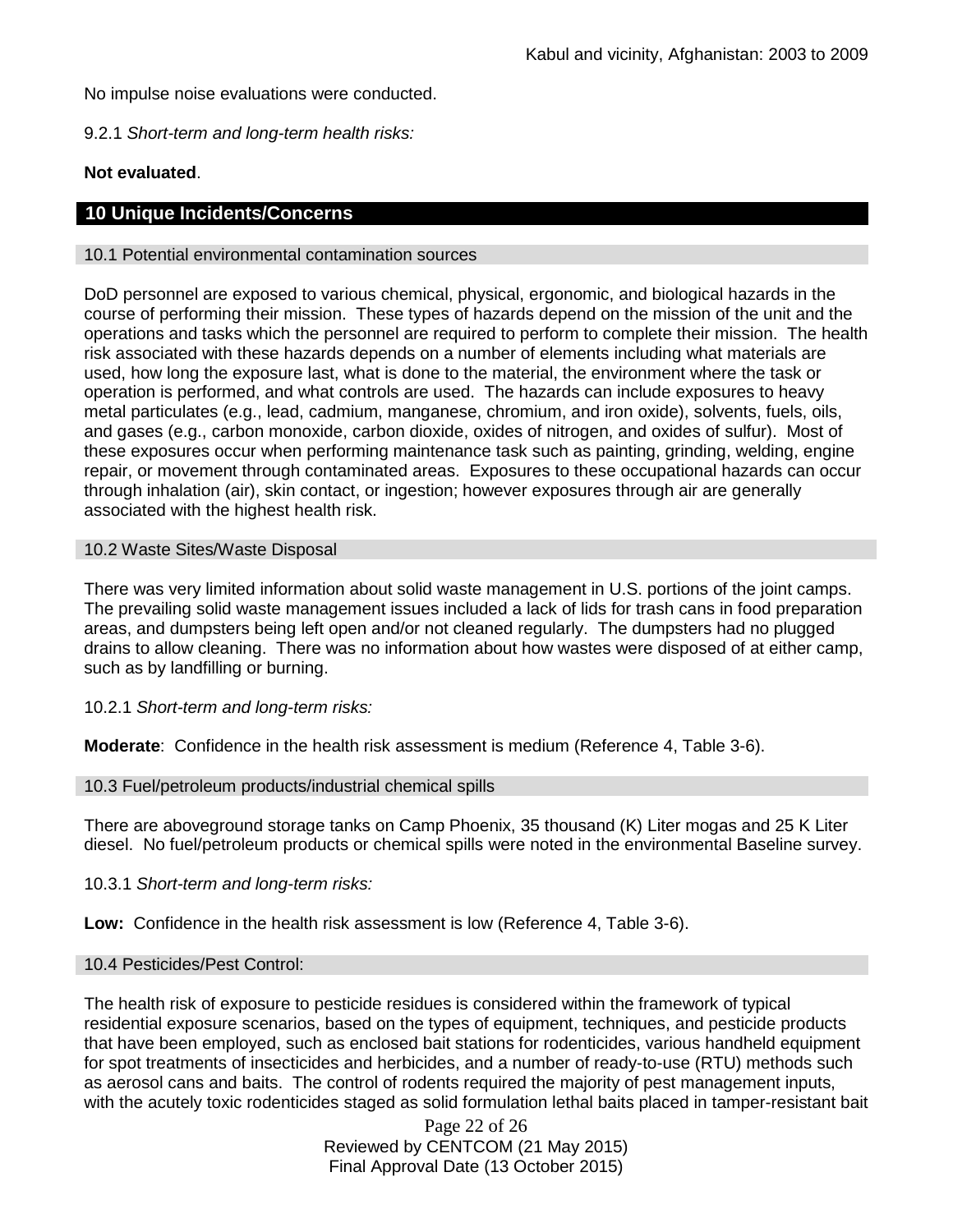stations indoors and outdoors throughout cantonment areas. Nuisance insects, including biting and stinging insects such as bees, wasps, and ants, also required significant pest management inputs. Use of pesticides targeting against these pests generally involved selection of compounds with low mammalian toxicity and short-term residual using pinpoint rather than broadcast application techniques. There are historical reports of mosquitoes, ticks, and sandflies on site which are controlled for through the application of pesticides. Several monthly Pesticide Application Reports in the MESL data portal for Kabul January 2003-December 2009 list the usage of pesticides on the site. There were no reports that indicated accidents, misuse, misapplication or other hazards associated with pesticide use.

## 10.4.1 Rodenticides

Bromadialone, brodifacoum, bromethalin, diphacinone, and zinc phosphide were used to control rodents.

## 10.4.2 Insecticides

Insecticides used to control ants, bees, crickets, fleas, flies, lice, mosquitoes, spiders, termites, and wasps include: hydramethylnon, nithiazine, fipronil, imidacloprid, d-trans allethrin, phenothrin, methomyl, beta-cyfluthrin, deltamethrin, permethrin, hydramethylnon, pyrethrins, piperonyl butoxide, MGK-264, deltamethrin, (S)-methoprene, Bacillus thuringiensis var. israelensis, beta-cyfluthrin, fipronil deltamethrin, pyrethrins, beta-cyfluthrin, lambda-cyhalothrin, piperonyl butoxide, MGK-264 , hydramethylnon, fipronil, (S)-hydroprene, bifenthrin.

10.4.3 Herbicides

Glyphosate was used to control weeds.

10.4.4 *Short-term and long-term health risks:*

**Low:** Confidence in the health risk assessment is low to medium (Reference 4, Table 3-6).

## 10.5 Asbestos

There is no specific information available to assess this hazard. However, Camp Phoenix was originally a huge junkyard and an abandoned tractor trailer park. Asbestos resulting from third world sources including vehicles would reasonably be expected.

10.5.1 *Short-term and long-term risks:*

## **Unknown**.

## 10.6 Lead Based Paint

There is no specific information available to assess this hazard. However, Camp Phoenix was originally a huge junkyard and an abandoned tractor trailer park in a third world country. Lead based paint would reasonably be expected.

10.6.1 *Short-term and long-term risks:*

## **Unknown**.

10.7 Burn Pits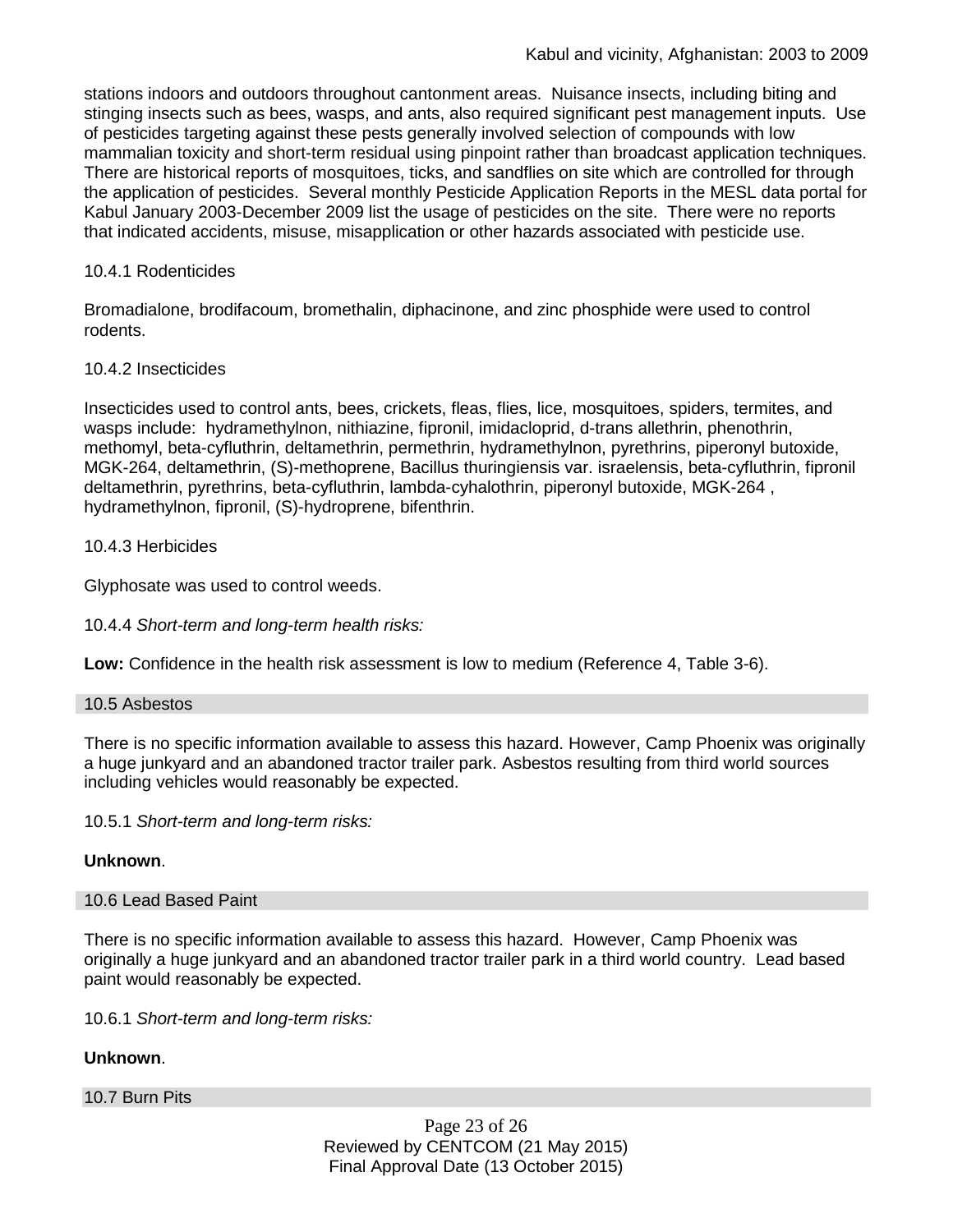There were no known burn pits located at Kabul and vicinity during this time period.

10.7.1 *Short-term and long-term health risks:*

**None**.

Page 24 of 26 Reviewed by CENTCOM (21 May 2015) Final Approval Date (13 October 2015)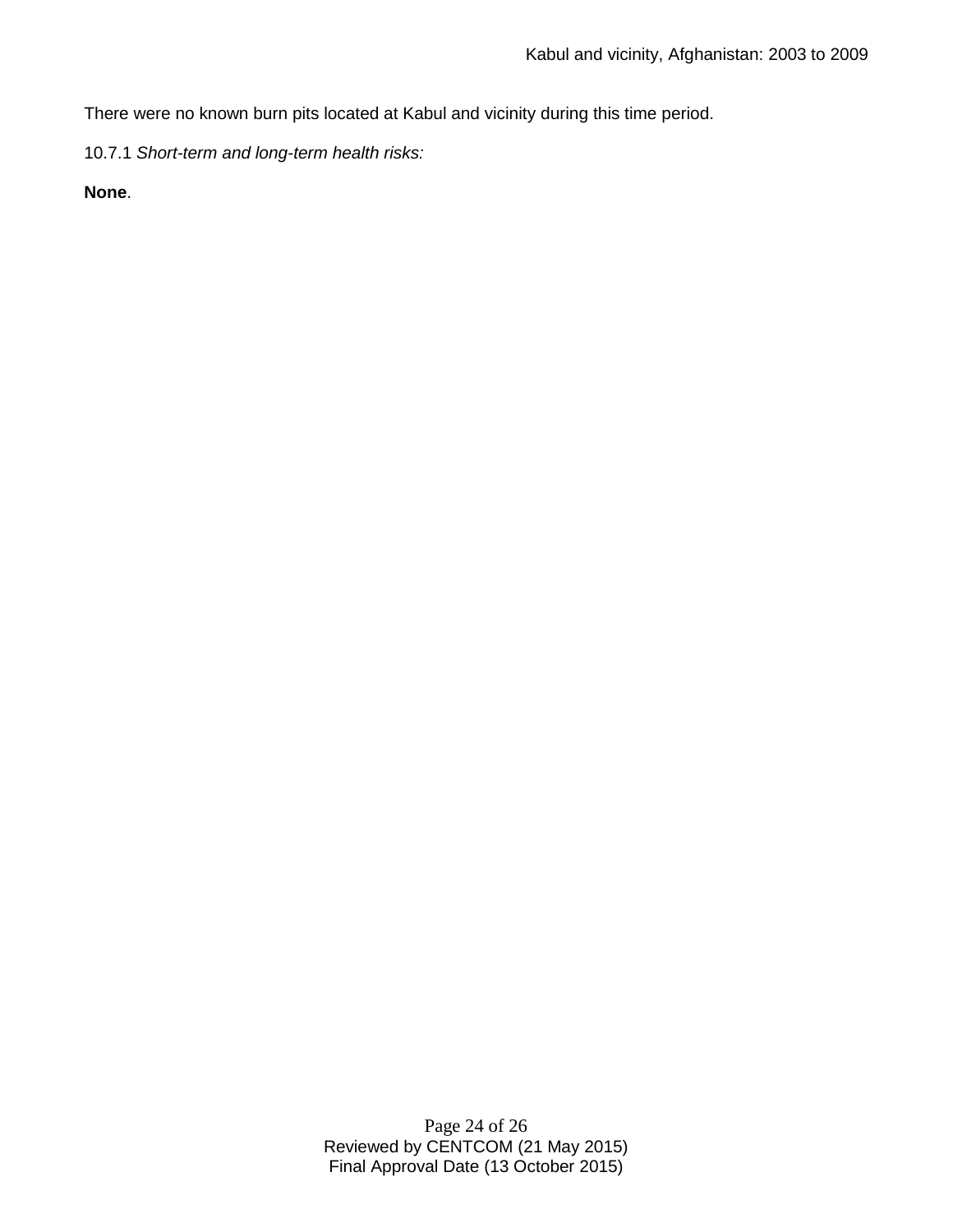## **11 References[1](#page-24-0)**

 $\overline{a}$ 

- 1. Defense Occupational and Environmental Health Readiness System (referred to as the DOEHRS-EH database) at https://doehrs-ih.csd.disa.mil/Doehrs/. Department of Defense (DoD) Instruction 6490.03, *Deployment Health*, 2006.
- 2. DoDI 6055.05, Occupational and Environmental Health, 2008.
- 3. Joint Staff Memorandum (MCM) 0017-12, Procedures for Deployment Health Surveillance, 2012.
- 4. USAPHC TG230, June 2013 Revision.
- 5. DoD MESL Data Portal: https://mesl.apgea.army.mil/mesl/.Some of the data and reports used may be classified or otherwise have some restricted distribution.
- 6. Modification 12 to United States Central Command Individual Protection and Individual Unit Deployment Policy, 2 December 2013.
- 7. CDC. 2012. Morbidity and Mortality Weekly Report. Imported Human Rabies in a U.S. Army Soldier. May 4, 2012. 61(17); 302-305.
- 8. Armed Forces Pest Management Board: [http://www.afpmb.org/content/venomous-animals](http://www.afpmb.org/content/venomous-animals-country#Afghanistan)[country#Afghanistan.](http://www.afpmb.org/content/venomous-animals-country#Afghanistan) U.S. Army Garrison - Forest Glen, Silver Spring, MD.
- 9. Clinical Toxinology Resources: [http://www.toxinology.com/.](http://www.toxinology.com/) University of Adelaide, Australia.
- 10. Goldman RF. 2001. Introduction to heat-related problems in military operations. *In*: Textbook of military medicine: medical aspects of harsh environments Vol. 1, Pandolf KB, and Burr RE (Eds.), Office of the Surgeon General, Department of the Army, Washington DC.
- 11. Sharkey JM, Abraham JH, Clark LL, Rohrbeck P, Ludwig SL, Hu Z, Baird CP. 2015. Postdeployment Respiratory Healthcare Encounters following Deployment to Kabul, Afghanistan: A Retrospective Cohort Study. Mil Med. Accepted for Publication. Abstract: Inhalational hazards are numerous in operational environments.

<span id="page-24-0"></span> $1$  NOTE. The data are currently assessed using the 2013 TG230 version. The general method involves an initial review of the data which eliminates all chemical substances not detected above 1-yr negligible MEGs. Those substances screened out are not considered acute or chronic health hazards so are not assessed further. For remaining substances, acute and chronic health effects are evaluated separately for air water (soil is only evaluated for long term risk). This is performed by deriving separate short-term and long term population exposure level and estimates (referred to as population exposure point concentrations (PEPC)) that are compared to MEGs derived for similar exposure durations. If less than or equal to negligible MEG the risk is Low. If levels are higher than negligible then there is a chemical-specific toxicity and exposure evaluation by appropriate SMEs, which includes comparison to any available marginal, critical or catastrophic MEGs. For drinking water 15 L/day MEGs are used for the screening while site specific 5-15 L/day are used for more detailed assessment. For nondrinking water (such as that used for personal hygiene or cooking) the 'consumption rate' is limited to 2 L/day (similar to the EPA) which is derived by multiplying the 5 L/day MEG by a factor of 2.5. This value is used to conservatively assess non drinking uses of water.